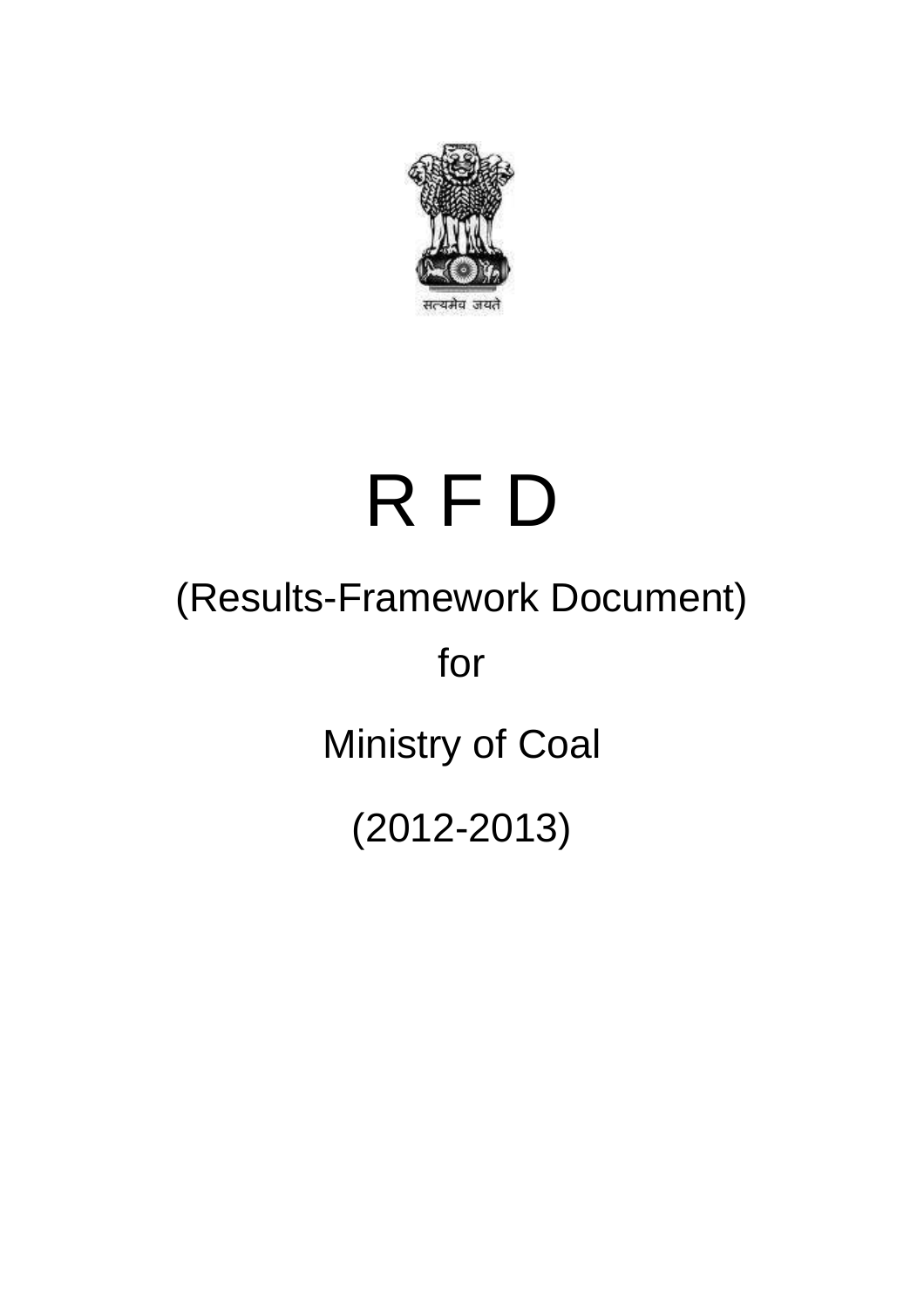#### Section 1: Vision, Mission, Objectives and Functions

#### Vision

TO SECURE AVAILABILITY OF COAL TO MEET THE DEMAND OF VARIOUS SECTORS OF THE ECONOMY IN AN ECO-FRIENDLY, SUSTAINABLE AND COST EFFECTIVE MANNER.

#### **Mission**

| (1)        | To augment production through Government companies as well as captive mining route by adopting                 |
|------------|----------------------------------------------------------------------------------------------------------------|
|            | state-of-the-art and clean coal technologies with a view to improve productivity, safety, quality and ecology. |
| (2)        | To augment the resource base by enhancing exploration efforts with thrust on increasing proved                 |
| resources. |                                                                                                                |
| (3)        | To facilitate development of necessary infrastructure for prompt evacuation of coal.                           |

#### **Objective**

- 1 To ensure achievement of Annual Action Plan targets for coal production and off-take, lignite production and power generation (NLC).
- 2 To facilitate development and production from captive blocks.
- 3 Exploration of coal blocks for allotment.
- 4 To ensure coal supply to regulated power utilities.
- 5 To ensure that the coal companies bring all linked consumers under FSA regime.
- 6 To consider rationalization of existing sources of coal supply with a view to reduce transportation cost for the existing consumers.
- 7 Implementation of Rail & Road Infrastructure Development in Coalfield areas.
- 8 To Improve in investment and staff of CMPDIL for augmenting the proved reserves.
- 9 To increase coal washing capacity.
- 10 Introduction of new technology in mines.
- 11 Implement policy on use of surplus coal and washery rejects from captive blocks.
- 12 Increase in productivity of output per man shift (OMS) separately for underground and open cast mining.
- 13 Technological upgradation for increasing productivity, including bench-marking.
- 14 Formulation of comprehensive coal Beneficiation Policy.
- 15 Introduction of Advanced Integrated safety Monitoring systems.
- 16 Aquisition of the land under CBA (A&D;) Act, 1957.
- 17 Release of funds for payment of compensation against land acquired under CBA (A&D;) Act, 1957.
- 18 International Standardization.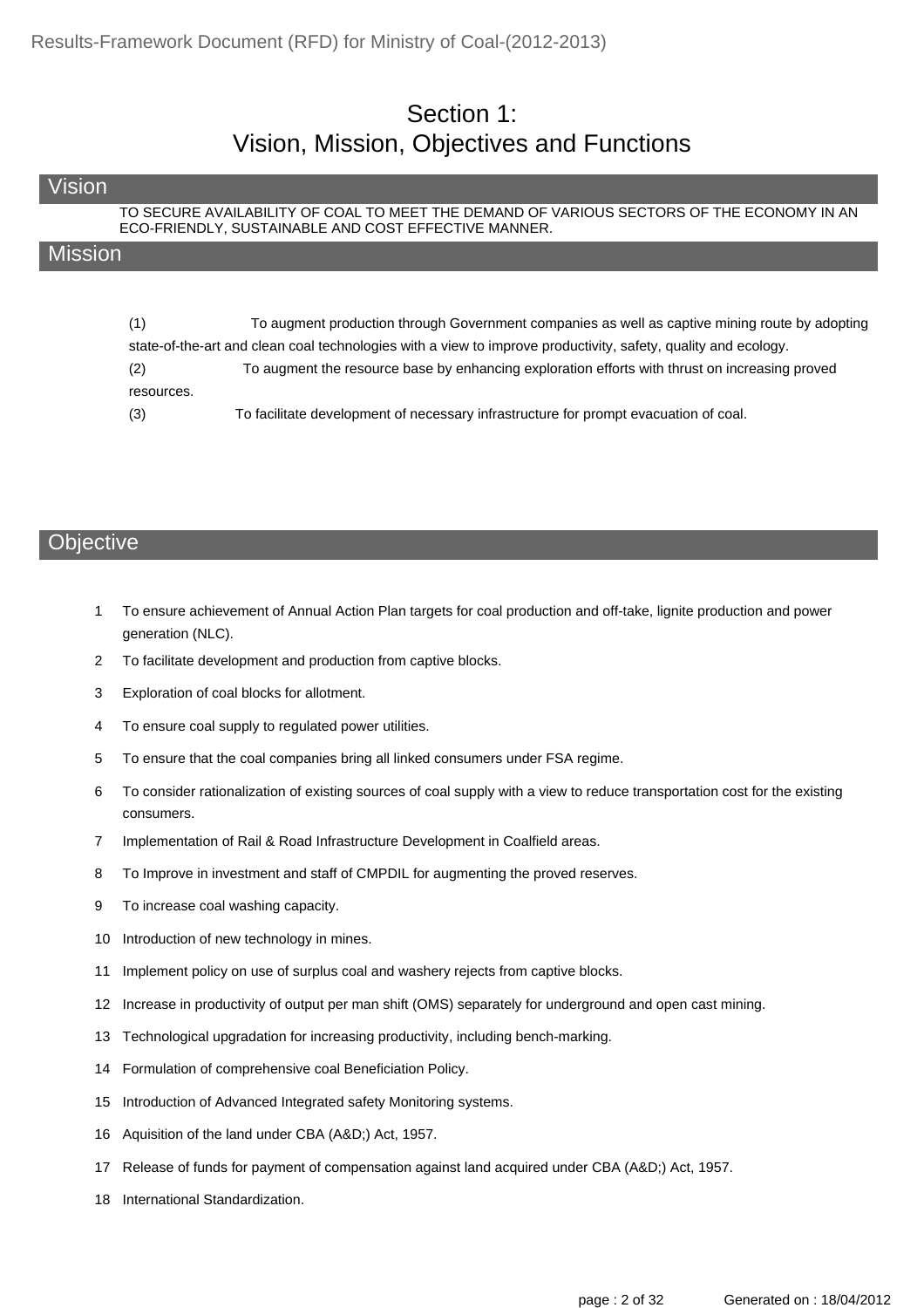Results-Framework Document (RFD) for Ministry of Coal-(2012-2013)

### Section 1: Vision, Mission, Objectives and Functions

- 19 Initiation of ERP in CIL.
- 20 Entering into long term contracts for import of coal.
- 21 Acquiring coal mines abroad.
- 22 Reducing Cumulative over burden.
- 23 Reducing pit head stocks.

#### **Functions**

- 1 Facilitating Exploration, development and exploitation of Coal and Lignite reserves in India.
- 2 All matters relating to production and distribution of coal.
- Administration of the Coal Mines (Nationalisation) Act, 1973, Mines and Minerals (Development and Regulation) Act, 1957, the Coal Bearing Areas (Acquisition and Development) Act, 1957, The Coal Mines (Conservation and Development) Act 1974 and other Union Laws related to coal and lignite and sand for stowing, business incidental to such administration. 3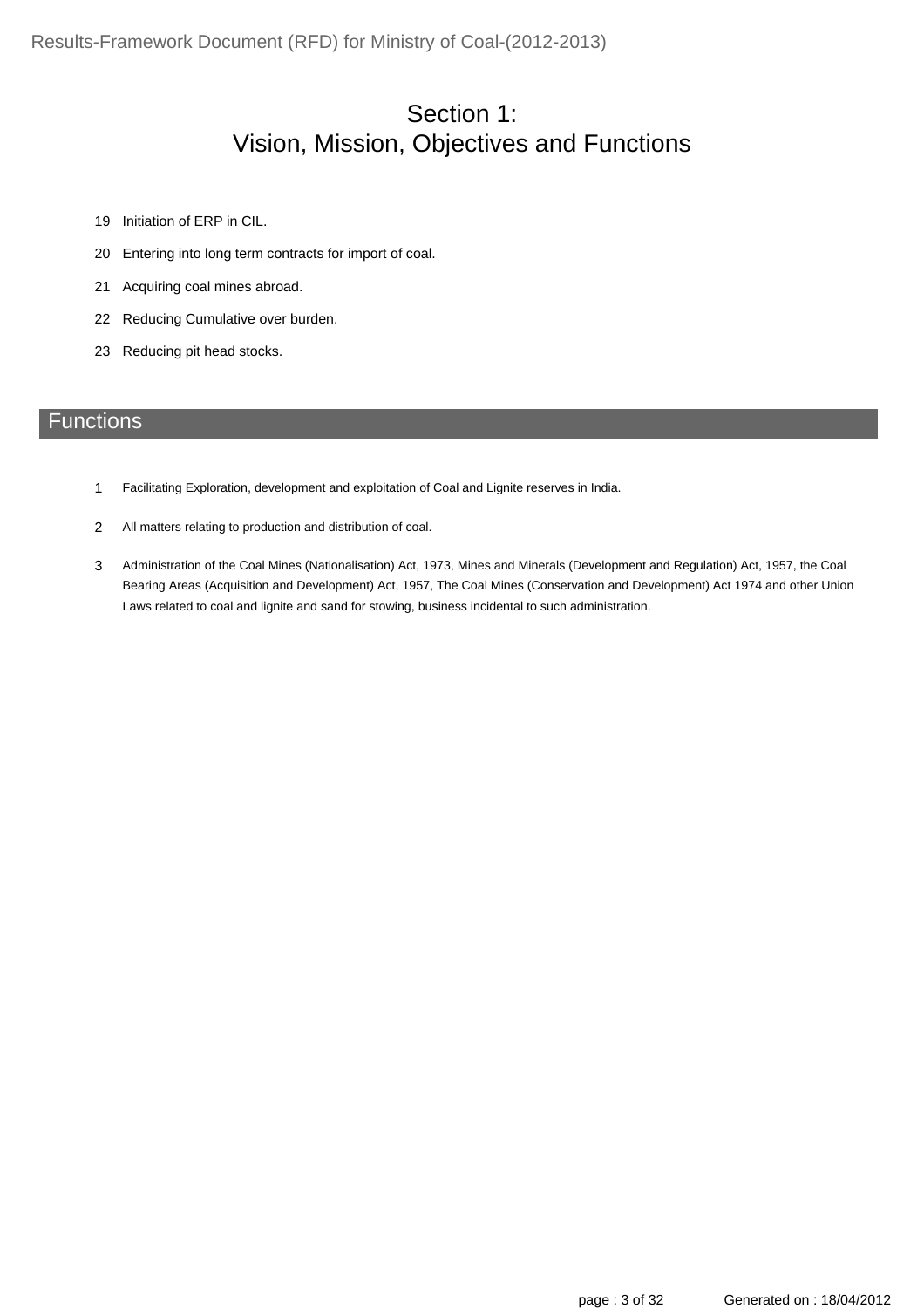Section 2: Inter se Priorities among Key Objectives, Success indicators and Targets

|                                                                                                                                                      |        |                                                                                                                                                                                                                                                                                                                                                                                                                                                                                                                                 |                                                                                                                             |                   |        |           |           | Target / Criteria Value |      |      |
|------------------------------------------------------------------------------------------------------------------------------------------------------|--------|---------------------------------------------------------------------------------------------------------------------------------------------------------------------------------------------------------------------------------------------------------------------------------------------------------------------------------------------------------------------------------------------------------------------------------------------------------------------------------------------------------------------------------|-----------------------------------------------------------------------------------------------------------------------------|-------------------|--------|-----------|-----------|-------------------------|------|------|
| Objective                                                                                                                                            | Weight | Action                                                                                                                                                                                                                                                                                                                                                                                                                                                                                                                          | <b>Success</b><br>Indicator                                                                                                 | Unit              | Weight | Excellent | Very Good | Good                    | Fair | Poor |
|                                                                                                                                                      |        |                                                                                                                                                                                                                                                                                                                                                                                                                                                                                                                                 |                                                                                                                             |                   |        | 100%      | 90%       | 80%                     | 70%  | 60%  |
| [1] To ensure achievement of Annual Action<br>Plan targets for coal production and off-take,<br>lignite production and power generation<br>$(NLC)$ . | 12.00  | [1.1] Holding of quarterly<br>production review meeting<br>for PSUs. To help PSUs in<br>overcoming their<br>constraints/problems by<br>taking up them with<br>concerned Central<br>Ministries and State<br>Governments: (a) Holding<br>meeting with Ministry of<br>Environment & Forest for<br>sorting out issues<br>pertaining to the Ministry of<br>Environment & Forest. (b)<br>Holding Meetings with coal<br>producing states to<br>expedite land acquisition<br>and environment & forestry<br>clearance for coal projects. | [1.1.1] Achievement of<br>MOU coal<br>production target by<br>Coal India Limited<br>(Target 2012-13 -<br>468.74 MT).        | $\%$ of<br>target | 5.00   | 100       | 97        | 94                      | 91   | 88   |
|                                                                                                                                                      |        |                                                                                                                                                                                                                                                                                                                                                                                                                                                                                                                                 | [1.1.2] Achievement of<br>MOU coal offtake<br>target by Coal India<br><b>Limited (Target</b><br>2012-13 - 474.70<br>MT).    | $\%$ of<br>target | 3.00   | 100       | 97        | 94                      | 91   | 88   |
|                                                                                                                                                      |        |                                                                                                                                                                                                                                                                                                                                                                                                                                                                                                                                 | [1.1.3] Achievement of<br>lignite production<br>target by Neyveli<br>Lignite Corporation<br>(Target 2012-13 -<br>24.80 MT). | $%$ of<br>target  | 2.00   | 100       | 97        | 94                      | 91   | 88   |
|                                                                                                                                                      |        |                                                                                                                                                                                                                                                                                                                                                                                                                                                                                                                                 | [1.1.4] Achievement of<br>power generation<br>target b NLC (Target<br>2012-13 - 18600<br>MU).                               | $%$ of<br>target  | 2.00   | 100       | 97        | 94                      | 91   | 88   |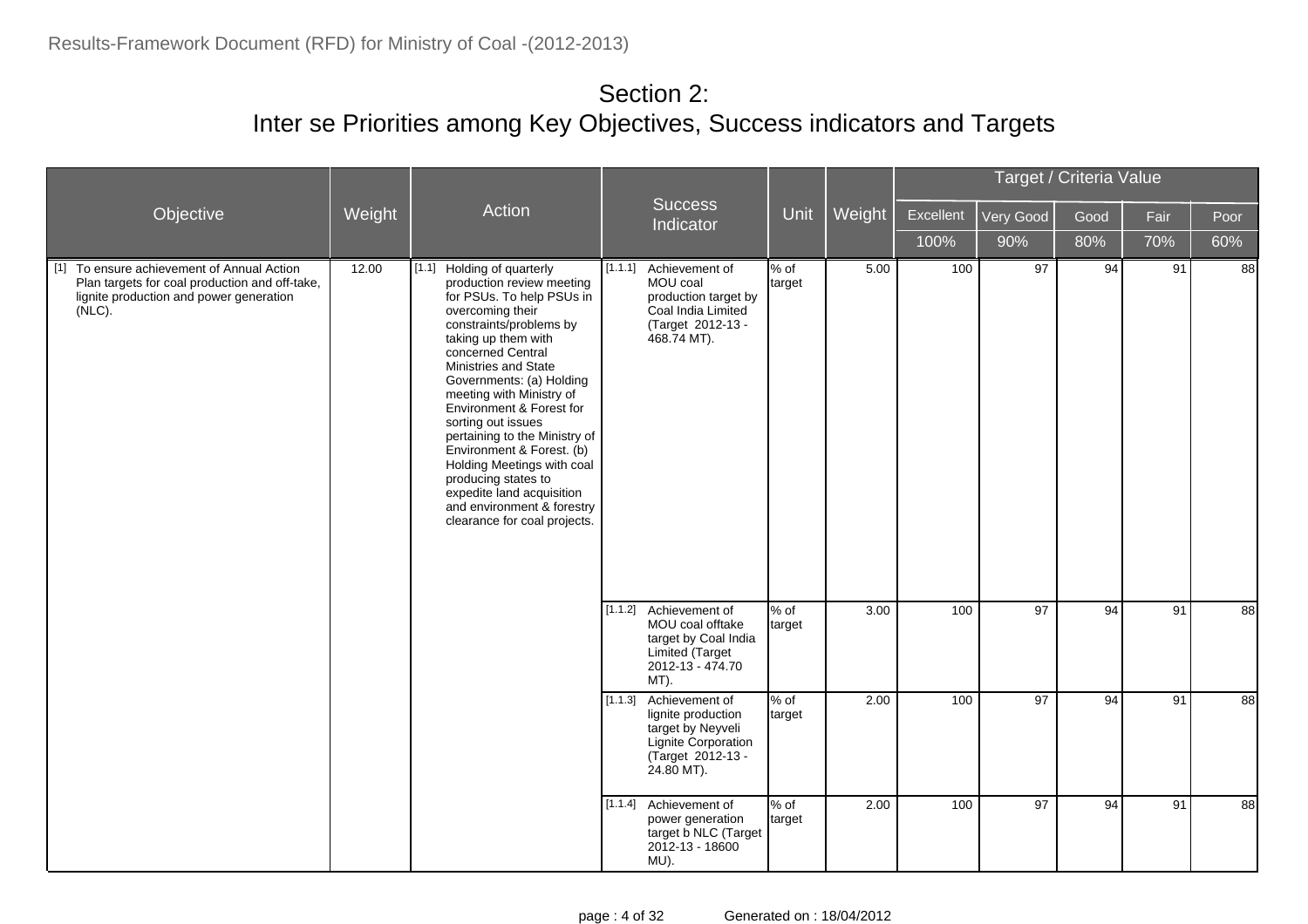|                                                                                       |        |                                                                                                                              |                                                                                                                                             |                           |        |           |                 | Target / Criteria Value |      |          |
|---------------------------------------------------------------------------------------|--------|------------------------------------------------------------------------------------------------------------------------------|---------------------------------------------------------------------------------------------------------------------------------------------|---------------------------|--------|-----------|-----------------|-------------------------|------|----------|
| Objective                                                                             | Weight | Action                                                                                                                       | <b>Success</b><br>Indicator                                                                                                                 | Unit                      | Weight | Excellent | Very Good       | Good                    | Fair | Poor     |
|                                                                                       |        |                                                                                                                              |                                                                                                                                             |                           |        | 100%      | 90%             | 80%                     | 70%  | 60%      |
| [2] To facilitate development and production<br>from captive blocks.                  | 9.50   | $[2.1]$<br>Holding review meeting on<br>Half yearly basis at the<br>Additional Secretary level.                              | [2.1.1] Achievement of<br>production target as<br>per Annual Action<br>plan for 2012-13 for<br>public sector- 15.8<br><b>MT</b>             | Million<br><b>Tonnes</b>  | 1.50   | 15.8      | 15              | 914                     | 13   | 12       |
|                                                                                       |        |                                                                                                                              | [2.1.2] Achievement of<br>production target as<br>per Annual Action<br>plan for 2012-13 for<br>Private Sector-<br>23.70 MT                  | Million<br><b>T</b> onnes | 1.50   | 23.7      | 23              | 22                      | 21   | 20       |
|                                                                                       |        |                                                                                                                              | [2.1.3] Number of allotted<br>blocks to be opened<br>up for production<br>during the FY target-<br>8 Blocks.                                | No of<br>Blocks           | 1.50   | 8         | $\overline{7}$  | 6                       | 5    | $\Delta$ |
|                                                                                       |        | [2.2] Conveying mine plan<br>approval within 90 days.                                                                        | $[2.2.1]$ % of mine plan<br>approval within 90<br>days.                                                                                     | % of<br>Icases            | 2.50   | 100       | 97              | 94                      | 91   | 88       |
|                                                                                       |        | [2.3] Grant of prior approval for<br>mining lease within 45<br>days.                                                         | [2.3.1] % of mining lease<br>within 45 days.                                                                                                | % of<br>cases             | 2.50   | 100       | 97              | 94                      | 91   | 88       |
| [3] Exploration of coal blocks for allotment.                                         | 3.00   | Exploration of coal blocks<br>[3.1]<br>for allotment through<br>different dispensations.                                     | $[3.1.1]$ 11 Blocks                                                                                                                         | Number<br>of blocks       | 3.00   | 11        | 9               | $\overline{7}$          | 5    | 3        |
| [4] To ensure coal supply to regulated power<br>utilities.                            | 4.00   | Holding of Sub group<br>[4.1]<br>meetings once in a week<br>and implementation of Sub<br>group decisions within 48<br>hours. | [4.1.1] Quantity of coal<br>supplied to the<br>power utilities during<br>2012-13 as per<br>target (Annual<br>Target-342 Million<br>Tonnes). | % of<br>target            | 4.00   | 100       | 97              | 94                      | 91   | 90       |
| [5] To ensure that the coal companies bring all<br>linked consumers under FSA regime. | 5.00   | [5.1]<br>Signing of FSAs with plants [5.1.1]<br>and other power utilities<br>commissioned                                    | Signing of FSAs with %<br>power plants who<br>have signed                                                                                   |                           | 5.00   | 100       | $\overline{95}$ | 90                      | 85   | 84       |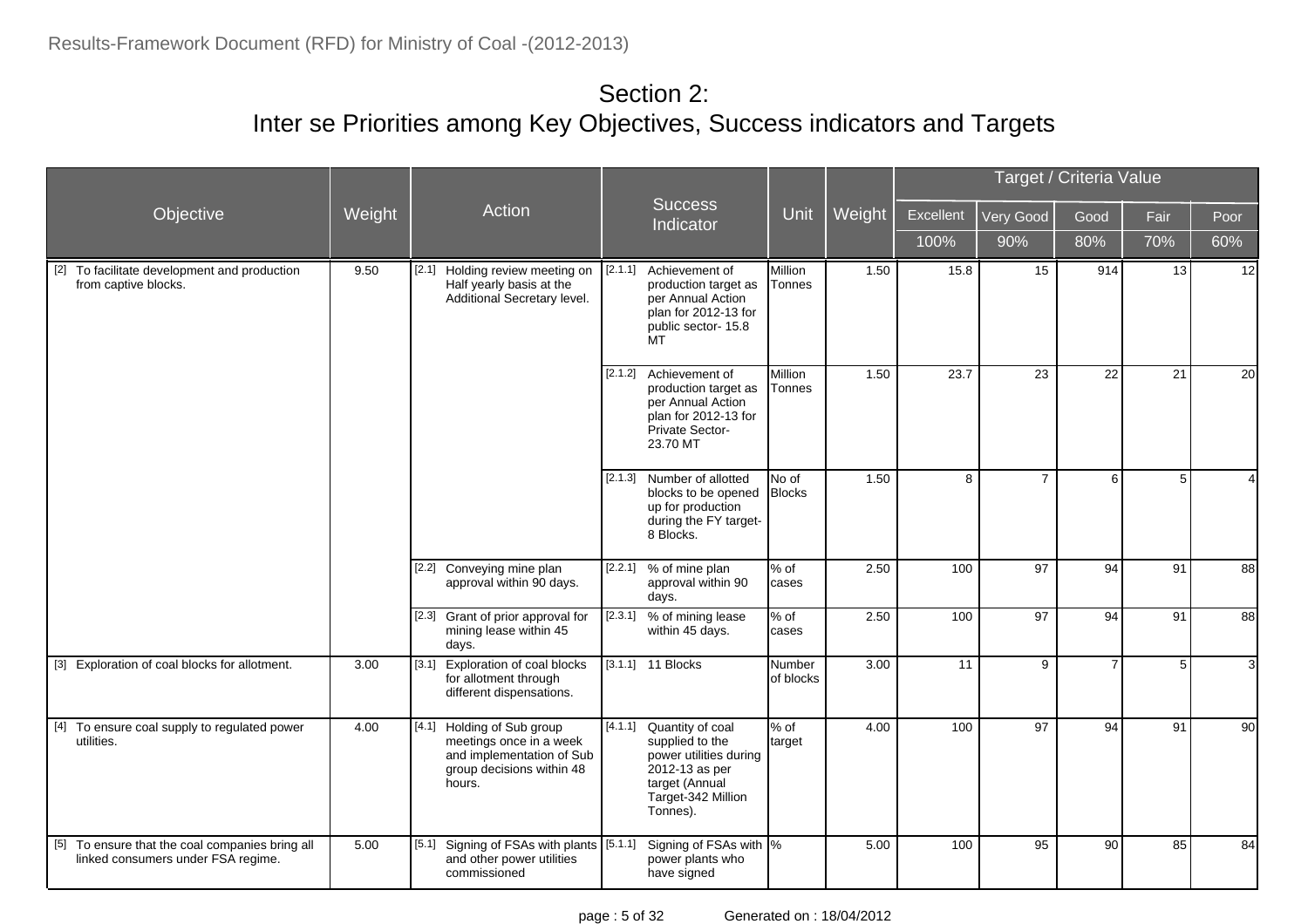|                                                                                                                                                   |        |                                                                                                                                                                                                                                                                                                                                                                                                                                                                                                                                                                                                                                              |                                                                                         |                           |        |                |                                             | Target / Criteria Value |              |          |
|---------------------------------------------------------------------------------------------------------------------------------------------------|--------|----------------------------------------------------------------------------------------------------------------------------------------------------------------------------------------------------------------------------------------------------------------------------------------------------------------------------------------------------------------------------------------------------------------------------------------------------------------------------------------------------------------------------------------------------------------------------------------------------------------------------------------------|-----------------------------------------------------------------------------------------|---------------------------|--------|----------------|---------------------------------------------|-------------------------|--------------|----------|
| Objective                                                                                                                                         | Weight | Action                                                                                                                                                                                                                                                                                                                                                                                                                                                                                                                                                                                                                                       | <b>Success</b><br>Indicator                                                             | Unit                      | Weight | Excellent      | Very Good                                   | Good                    | Fair         | Poor     |
|                                                                                                                                                   |        |                                                                                                                                                                                                                                                                                                                                                                                                                                                                                                                                                                                                                                              |                                                                                         |                           |        | 100%           | 90%                                         | 80%                     | 70%          | 60%      |
|                                                                                                                                                   |        | during 2009-10, 2010-11<br>and 2011-12 by<br>31.03.2012.                                                                                                                                                                                                                                                                                                                                                                                                                                                                                                                                                                                     | long term Power<br>Purchase<br>Agreement with<br>Discounts for supply<br>of 49.6 MT PA. |                           |        |                |                                             |                         |              |          |
| [6] To consider rationalization of existing<br>sources of coal supply with a view to reduce<br>transportation cost for the existing<br>consumers. | 2.50   | Implementation of the<br>[6.1]<br>report of the Task Force.                                                                                                                                                                                                                                                                                                                                                                                                                                                                                                                                                                                  | [6.1.1] Implementation of<br>the recommendation<br>by 30.09.2012                        | Date                      | 2.50   | 30/09/2012     | 15/10/2012 31/10/2012 15/11/2012 30/11/2012 |                         |              |          |
| [7] Implementation of Rail & Road Infrastructure<br>Development in Coalfield areas.                                                               | 2.50   | Monitoring of<br>[7.1]<br>implementation of following<br>Rail and Road projects in<br>the potential coalfields.<br>(i) Railway infrastructure<br>Project- Tori Shivpur-<br>Hazaribagh New G.B Rail<br>line;<br>(ii) Railway infrastructure<br>Project-Railway siding up to<br>Baroud-Bijari Block in<br>Chhattisgarh-Mand Raigarh<br>Coalfield<br>(iii) Railway Infrastructure<br>Project-Jharsuguda-Barpali<br>in Goplapur to Manoharpur<br>Track (Odisha)<br>(iv) Railway infrastructure<br>Project-Bhadrachalam<br>Road (Kothagudem) to<br>Sattupalli (SCCL).<br>Road Projects<br>(i) Widening the Road from<br>Amrapalli OCP to Balumath | [7.1.1] Holding quarterly<br>meetings of High<br>Level Committee<br>during the year.    | Number<br>lof<br>Meetings | 2.50   | $\overline{4}$ | 3                                           | 2 <sup>1</sup>          | $\mathbf{1}$ | $\Omega$ |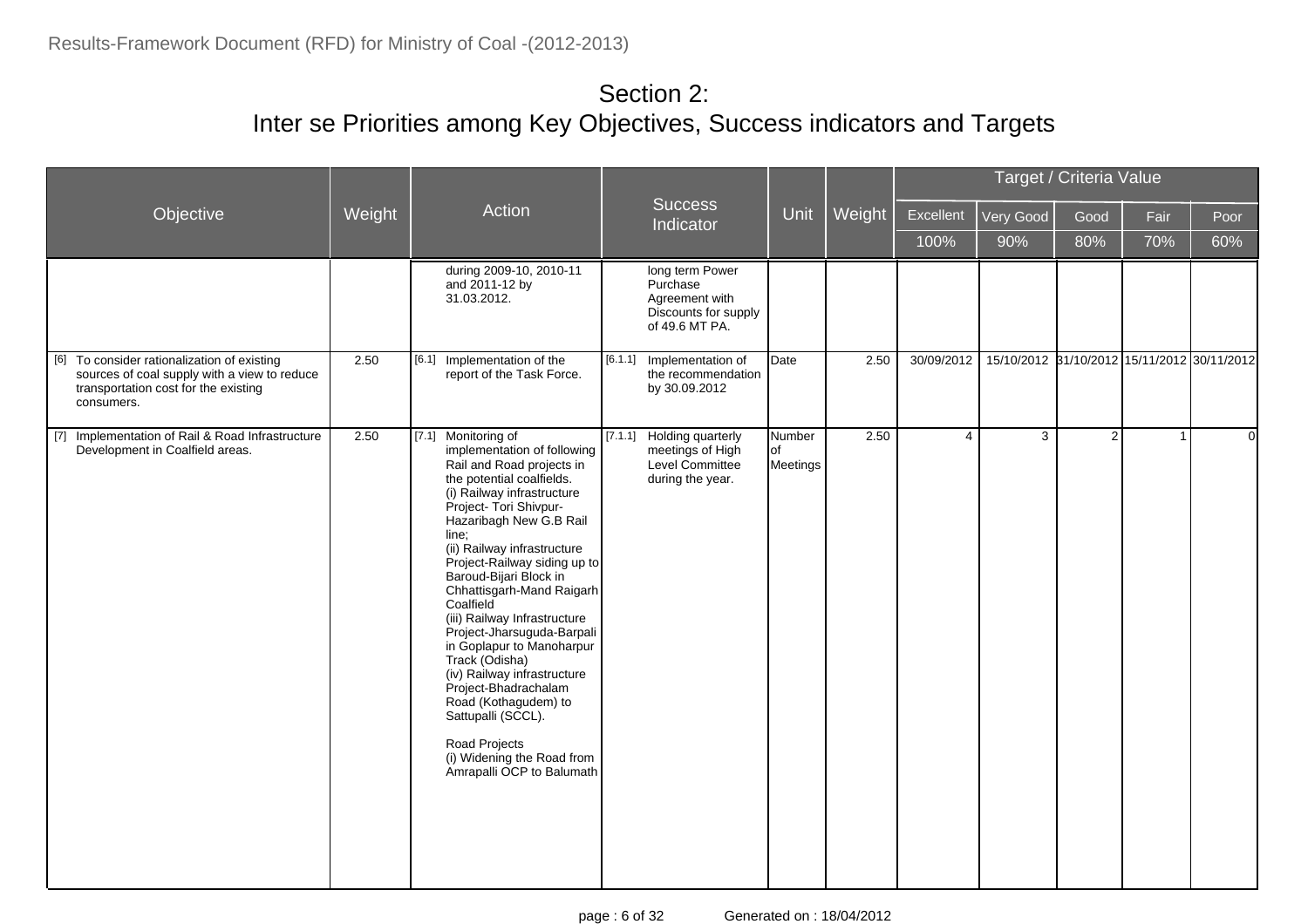|                                                                                            |        |                                                                                                                                                                                                                                                                             |         |                                                                                                                                                                                                                                |                                 |        |              |           | Target / Criteria Value |              |                |
|--------------------------------------------------------------------------------------------|--------|-----------------------------------------------------------------------------------------------------------------------------------------------------------------------------------------------------------------------------------------------------------------------------|---------|--------------------------------------------------------------------------------------------------------------------------------------------------------------------------------------------------------------------------------|---------------------------------|--------|--------------|-----------|-------------------------|--------------|----------------|
| Objective                                                                                  | Weight | Action                                                                                                                                                                                                                                                                      |         | <b>Success</b><br>Indicator                                                                                                                                                                                                    | Unit                            | Weight | Excellent    | Very Good | Good                    | Fair         | Poor           |
|                                                                                            |        |                                                                                                                                                                                                                                                                             |         |                                                                                                                                                                                                                                |                                 |        | 100%         | 90%       | 80%                     | 70%          | 60%            |
|                                                                                            |        | (ii) Construction of separate<br>coal corridor for<br>transportation of coal from<br>Bansundhara Mines in<br>Garjanbahal area from<br>Bankibahal to State<br>Highway-10 at Bhedabahal<br>(iii) Strengthening and<br>widening of coal<br>transportation, road at<br>Talcher. |         |                                                                                                                                                                                                                                |                                 |        |              |           |                         |              |                |
| [8] To Improve in investment and staff of<br>CMPDIL for augmenting the proved<br>reserves. | 6.00   | Review and monitoring the<br>[8.1]<br>progress of detailed drilling.                                                                                                                                                                                                        |         | [8.1.1] To achieve Annual<br>Action Plan Target<br>for detailed drilling<br>by CMPDIL for<br>2012-13 at 6 lakh<br>mtr. This includes<br>the earlier proposed<br>capacity<br>enhancement of<br>CMPDIL from 2 to 4<br>lakh mtrs. | % of<br>target                  | 6.00   | 100          | 97        | 94                      | 91           | 88I            |
| [9] To increase coal washing capacity.                                                     | 7.00   | [9.1] To review the progress of<br>work with CIL.                                                                                                                                                                                                                           |         | [9.1.1] Holding of meetings<br>with CIL and<br>ensuring award of<br>work order for 6 nos.<br>of new washeries.                                                                                                                 | Nuber of<br>washerie<br>ls      | 2.50   | 6            | 5         | $\overline{\mathbf{A}}$ | $\mathbf{3}$ | $\overline{2}$ |
|                                                                                            |        | [9.2] Increasing incapacity<br>utilization of existing public<br>sector washeries                                                                                                                                                                                           | [9.2.1] | Increasing capacity<br>utilisation of existing<br>washeries of CIL -<br>Revamping of one<br>washery namely<br>Kahara in CCL.                                                                                                   | Number<br>lof<br>Washeri<br>les | 1.50   | $\mathbf{1}$ | $\Omega$  | $\Omega$                | $\mathbf 0$  | ΩI             |
|                                                                                            |        | [9.3] Production targets for<br>washed coal for coking                                                                                                                                                                                                                      |         | [9.3.1] Production for<br>washed coking                                                                                                                                                                                        | Million<br><b>Tonnes</b>        | 1.50   | 7.0          | 6.5       | $6.0\,$                 | 5.5          | 5.0            |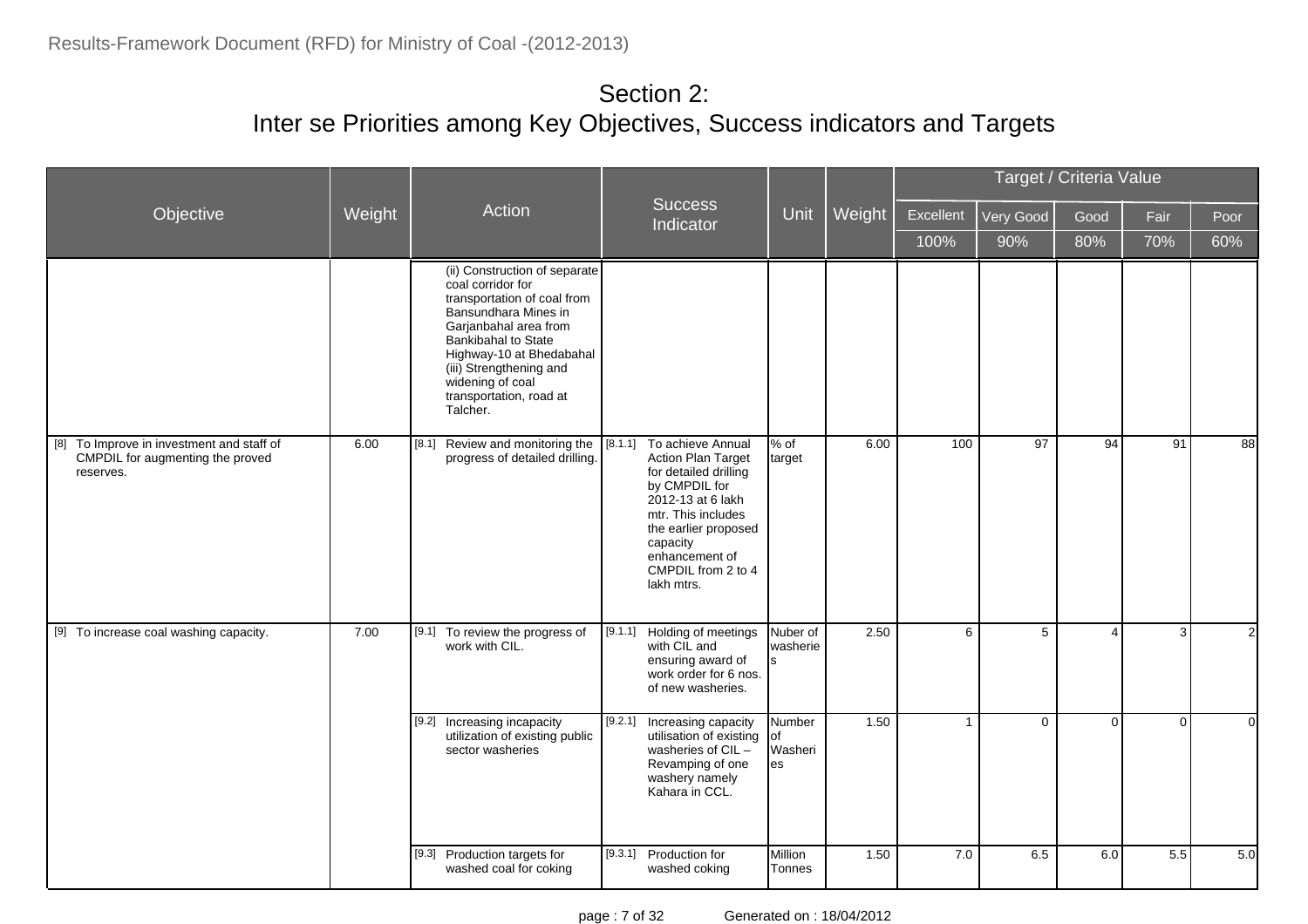|                                                                                                                    |        |                                                                                                                                                                                                                                                                                                                                                                                                |                                                                                   |                                      |        |            |                                             | Target / Criteria Value |      |                |
|--------------------------------------------------------------------------------------------------------------------|--------|------------------------------------------------------------------------------------------------------------------------------------------------------------------------------------------------------------------------------------------------------------------------------------------------------------------------------------------------------------------------------------------------|-----------------------------------------------------------------------------------|--------------------------------------|--------|------------|---------------------------------------------|-------------------------|------|----------------|
| Objective                                                                                                          | Weight | Action                                                                                                                                                                                                                                                                                                                                                                                         | <b>Success</b><br>Indicator                                                       | Unit                                 | Weight | Excellent  | Very Good                                   | Good                    | Fair | Poor           |
|                                                                                                                    |        |                                                                                                                                                                                                                                                                                                                                                                                                |                                                                                   |                                      |        | 100%       | 90%                                         | 80%                     | 70%  | 60%            |
|                                                                                                                    |        | coal and non-coking coal.                                                                                                                                                                                                                                                                                                                                                                      | coal- 7.0 MT                                                                      |                                      |        |            |                                             |                         |      |                |
|                                                                                                                    |        |                                                                                                                                                                                                                                                                                                                                                                                                | [9.3.2] Production for<br>washed non-coking<br>coal- 36.0 MT                      | Million<br>Tonnes                    | 1.50   | 36.0       | 34.0                                        | 32.0                    | 30.0 | 28.0           |
| [10] Introduction of new technology in mines.                                                                      | 2.50   | [10.1] Monitoring the procurement<br>of machinery for continuous<br>improvement miner<br>technology.                                                                                                                                                                                                                                                                                           | [10.1.1] Timely procurement<br>of equipments: 6<br>continuous miner<br>eqipments. | Number<br>of miner<br>equipme<br>Int | 2.50   | 6          | 5                                           | $\boldsymbol{\Lambda}$  | 3    | $\overline{2}$ |
| [11] Implement policy on use of surplus coal and<br>washery rejects from captive blocks.                           | 2.00   | [11.1] To finalise and publish the<br>policy.                                                                                                                                                                                                                                                                                                                                                  | [11.1.1] Publication of the<br>policy by<br>30.11.2012.                           | Date                                 | 2.00   | 30/11/2012 | 31/12/2012 31/01/2013 28/02/2013 31/03/2013 |                         |      |                |
| [12] Increase in productivity of output per man<br>shift (OMS) separately for underground and<br>open cast mining. | 1.50   | [12.1] Monitoring the achievement [12.1.1] OMS for UG mines -<br>of OMS.                                                                                                                                                                                                                                                                                                                       | 0.86 tonnes                                                                       | Tonnes                               | 0.75   | 0.86       | 0.80                                        | 0.70                    | 0.60 | 0.50           |
|                                                                                                                    |        |                                                                                                                                                                                                                                                                                                                                                                                                | [12.1.2] OMS for OC mines -<br>11.16 tonnes                                       | Tonnes                               | 0.75   | 11.16      | 10.50                                       | 9.50                    | 8.50 | 7.50           |
| [13] Technological upgradation for increasing<br>productivity, including bench-marking.                            | 1.50   | [13.1] Emphasis is laid on<br>technology development<br>through adoption of state of<br>the art technologies for<br>both underground and<br>opencast operations for<br>coal production.<br>Procurement of high<br>capacity shovels and<br>dumpers, procurement of<br>surface miners etc. along<br>with matching ancillary<br>equipments and coal<br>handling facilities for<br>opencast mines. | [13.1.1] Formulation of the<br>Action Plan by<br>September, 2012.                 | Date                                 | 0.75   | 30/09/2012 | 15/10/2012 31/10/2012 15/11/2012 30/11/2012 |                         |      |                |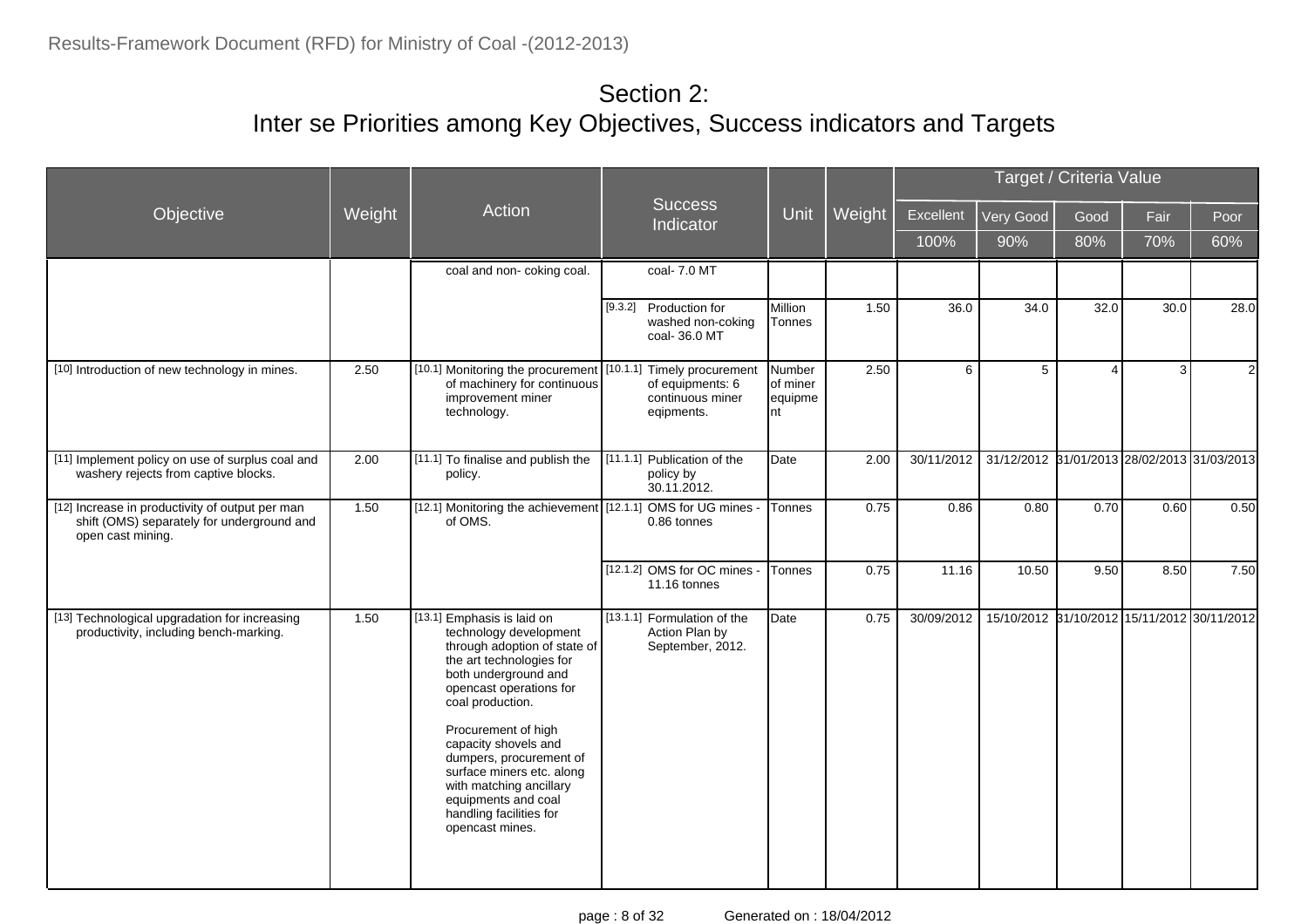|                                                                 |        |                                                                                                                                                                                                                                                                                                                                                                                                                                                                                                                                              |                                                                                         |      |        |            |                                             | Target / Criteria Value |      |      |
|-----------------------------------------------------------------|--------|----------------------------------------------------------------------------------------------------------------------------------------------------------------------------------------------------------------------------------------------------------------------------------------------------------------------------------------------------------------------------------------------------------------------------------------------------------------------------------------------------------------------------------------------|-----------------------------------------------------------------------------------------|------|--------|------------|---------------------------------------------|-------------------------|------|------|
| Objective                                                       | Weight | Action                                                                                                                                                                                                                                                                                                                                                                                                                                                                                                                                       | <b>Success</b><br>Indicator                                                             | Unit | Weight | Excellent  | Very Good                                   | Good                    | Fair | Poor |
|                                                                 |        |                                                                                                                                                                                                                                                                                                                                                                                                                                                                                                                                              |                                                                                         |      |        | 100%       | 90%                                         | 80%                     | 70%  | 60%  |
|                                                                 |        | Similarly, opening new<br>mines, deploying mass<br>production technologies like<br>continuous miners and<br>longwall equipments etc.<br>and deployment of<br>continuous miners, side<br>discharge loaders and load<br>haul dumpers and<br>conveyors for mechanizing<br>underground operations<br>where ever it is technically<br>feasible in order to increase<br>the current level of<br>underground production<br>from around 44 million<br>tonnes to 65 million tones<br>in next five years has been<br>planned and being<br>implemented. |                                                                                         |      |        |            |                                             |                         |      |      |
|                                                                 |        |                                                                                                                                                                                                                                                                                                                                                                                                                                                                                                                                              | [13.1.2] Adoption of the<br>action plan by CIL<br>by December, 2012.                    | Date | 0.75   | 31/12/2012 | 15/01/2013 31/01/2013 15/02/2013 28/02/2013 |                         |      |      |
| [14] Formulation of comprehensive coal<br>Beneficiation Policy. | 1.00   | [14.1] The policy is mainly to<br>facilitate increase in the<br>availability of washed coal<br>for thermal power and have<br>a check on the technical<br>feasibility of washing with a<br>view to conserve precious<br>coal resources. CIL has<br>already taken action for<br>setting up 20 new<br>washeries for a total                                                                                                                                                                                                                     | [14.1.1] Formulation of<br>comprehensive coal<br>beneficiation policy<br>by 30.06.2012. | Date | 1.00   | 30/06/2012 | 15/07/2012 31/07/2012 15/08/2012 31/08/2012 |                         |      |      |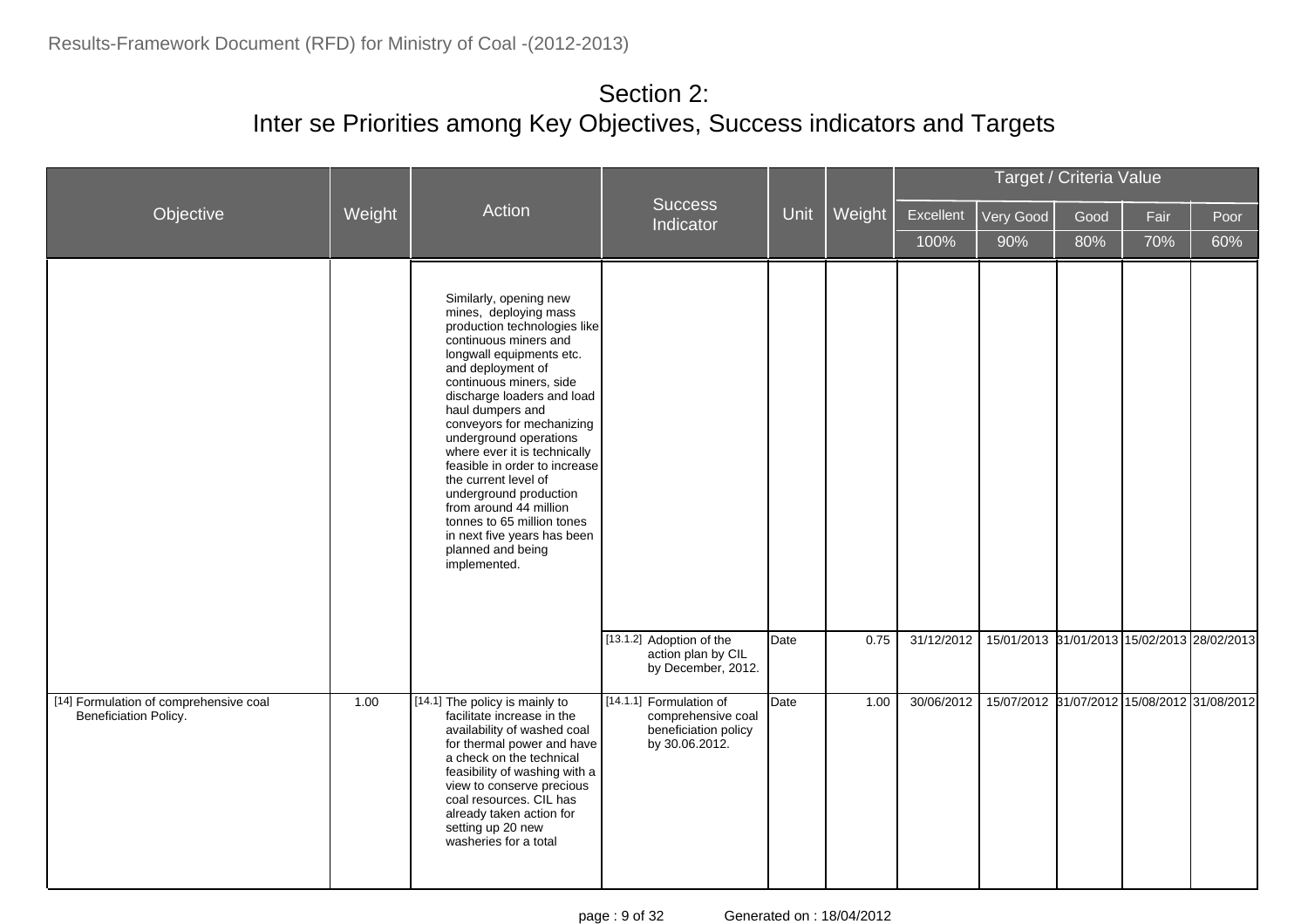|                                                                        |        |                                                                                                                                                                                                                                                                                                                                                                                                                                                                                                                                                       |                                                                                                    |      |        |            |                                             | Target / Criteria Value |      |      |
|------------------------------------------------------------------------|--------|-------------------------------------------------------------------------------------------------------------------------------------------------------------------------------------------------------------------------------------------------------------------------------------------------------------------------------------------------------------------------------------------------------------------------------------------------------------------------------------------------------------------------------------------------------|----------------------------------------------------------------------------------------------------|------|--------|------------|---------------------------------------------|-------------------------|------|------|
| Objective                                                              | Weight | Action                                                                                                                                                                                                                                                                                                                                                                                                                                                                                                                                                |                                                                                                    | Unit | Weight | Excellent  | Very Good                                   | Good                    | Fair | Poor |
|                                                                        |        |                                                                                                                                                                                                                                                                                                                                                                                                                                                                                                                                                       | <b>Success</b><br>Indicator<br>[15.1.1] Formulation of<br>Action Plan by CIL<br>by September, 2012 |      |        | 100%       | 90%                                         | 80%                     | 70%  | 60%  |
|                                                                        |        | capacity of 111 million<br>tonnes per annum by the<br>end of XII Plan for washing<br>the current production and<br>decided to develop<br>integrated washeries<br>wherever an opencast mine<br>of 2.5 mty or more capacity<br>is proposed to be taken up.<br>A task force under<br>Secretary (Coal) has been<br>constituted and one<br>meeting was held on<br>28/02/2012                                                                                                                                                                               |                                                                                                    |      |        |            |                                             |                         |      |      |
| [15] Introduction of Advanced Integrated safety<br>Monitoring systems. | 1.50   | [15.1] Monitoring systems for<br>underground environment<br>through deployment of Gas<br>chromatographs,<br>installation of sensors for<br>monitoring roof movement,<br>installation of Radio<br>Frequency Detectors for<br>identifying trapped miners,<br>wireless communication<br>systems etc. are planned<br>for improving the safety of<br>underground operations.<br>Similarly, for opencast<br>operations monitoring of<br>bench slope stability,<br>dumpers movement<br>through satellite survilance<br>are some of the measures<br>proposed. |                                                                                                    | Date | 0.75   | 30/09/2012 | 15/10/2012 31/10/2012 15/11/2012 30/11/2012 |                         |      |      |
|                                                                        |        |                                                                                                                                                                                                                                                                                                                                                                                                                                                                                                                                                       | [15.1.2] Adoption of Action<br>Plan by CIL by<br>December, 2012.                                   | Date | 0.75   | 31/12/2012 | 15/01/2013 31/01/2013 15/02/2013 28/02/2013 |                         |      |      |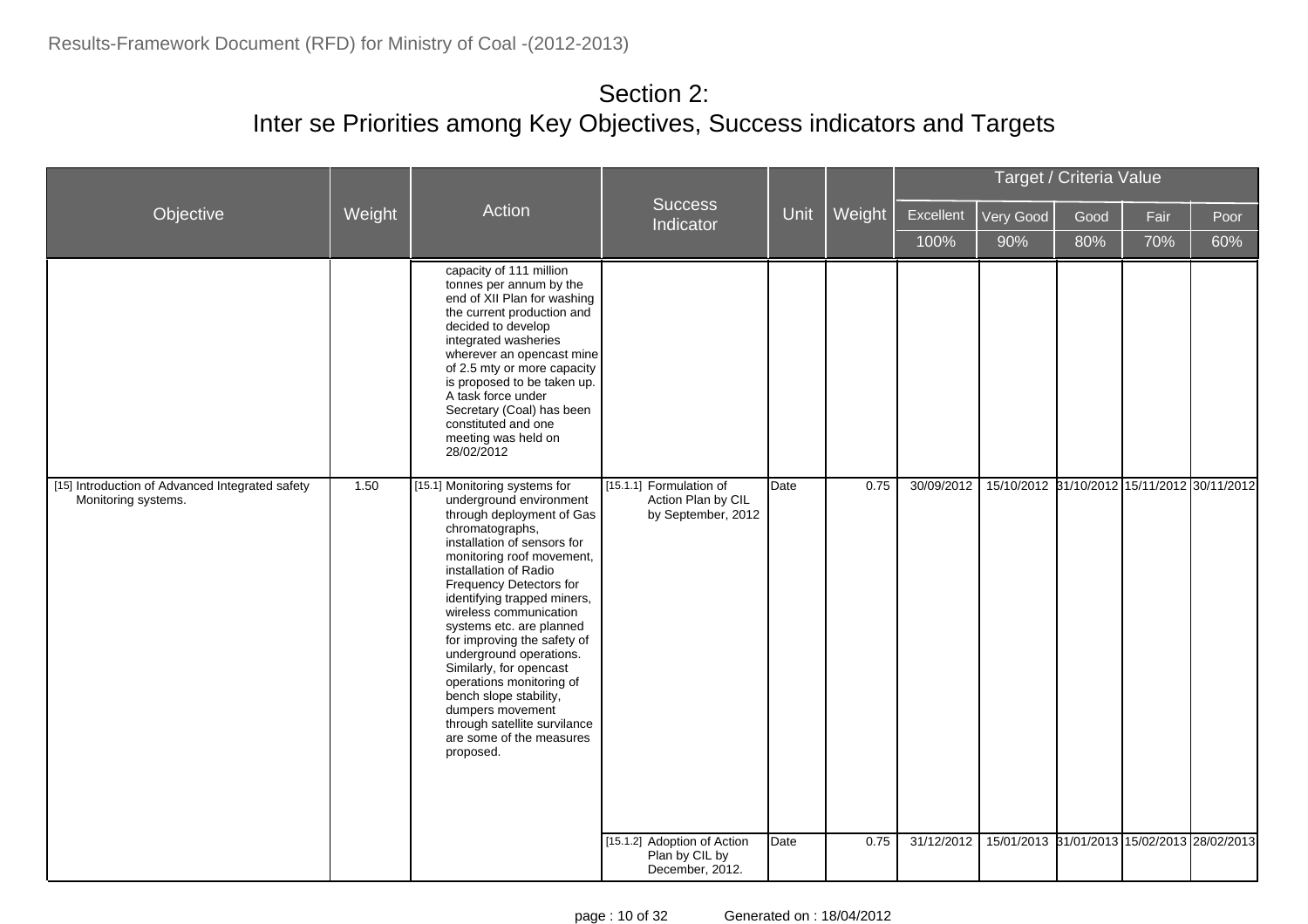|                                                                                                          |        |                                                                                                                                                                                                                                                                              |                                                                                                                                                                                                                                 |                                           |        |           |              | Target / Criteria Value |      |      |
|----------------------------------------------------------------------------------------------------------|--------|------------------------------------------------------------------------------------------------------------------------------------------------------------------------------------------------------------------------------------------------------------------------------|---------------------------------------------------------------------------------------------------------------------------------------------------------------------------------------------------------------------------------|-------------------------------------------|--------|-----------|--------------|-------------------------|------|------|
| Objective                                                                                                | Weight | Action                                                                                                                                                                                                                                                                       | <b>Success</b><br>Indicator                                                                                                                                                                                                     | Unit                                      | Weight | Excellent | Very Good    | Good                    | Fair | Poor |
|                                                                                                          |        |                                                                                                                                                                                                                                                                              |                                                                                                                                                                                                                                 |                                           |        | 100%      | 90%          | 80%                     | 70%  | 60%  |
| [16] Aquisition of the land under CBA (A&D) Act,<br>1957.                                                | 2.50   | [16.1] Scruitinize proposals<br>received from the coal<br>compnies under the<br>provisions of the Act as well<br>as guidelines issued by the<br>Ministry.                                                                                                                    | [16.1.1] Area to be acquired<br>under Section 4 (1)<br>of the the CBA<br>(A&D) Act, 1957.                                                                                                                                       | Area<br>acquired                          | 0.83   |           | $\mathbf{u}$ |                         |      |      |
|                                                                                                          |        | [16.2] Get the draft notification<br>vetted through the Ministry<br>of Law and get the vetted<br>notifications translated by<br>the OL Wing of Ministry of<br>Law.                                                                                                           | [16.2.1] Publication of<br>notifications under<br>sectons 4 (1), 7 (1),<br>9 (1) and 11 (1) of<br>the CBA (A&D) Act<br>,1957 will be done<br>within the prescribed<br>time on receipt of<br>each proposal from<br>coal company. | %<br>Notificati<br>ons<br>publishe<br>ld. | 0.83   | 100       | 95           | 90                      | 85   | 84   |
|                                                                                                          |        | [16.3] Isse notifications for<br>publication in the Gazettee<br>of India.                                                                                                                                                                                                    | [16.3.1] Publication of<br>notifications under<br>sectons 4 (1), 7 (1),<br>9 (1) and 11 (1) of<br>the CBA (A&D) Act<br>.1957 will be done<br>within 3 months on<br>receipt of each<br>proposal from coal<br>company.            | %<br>Notificati<br>ons<br>publishe<br>ld. | 0.83   | 100       | 95           | 90                      | 85   | 84   |
| [17] Release of funds for payment of<br>compensation against land acquired under<br>CBA (A&D) Act, 1957. | 2.50   | [17.1] Scruitinize the proposals for [17.1.1] Sanction to each<br>payment of compansation<br>for land and / or other<br>interests, received from the<br>coal companies as per the<br>provisions of CBA (A&D)<br>Act, 1957 and the executive<br>instructions of the Ministry. | proposal received<br>from coal company<br>will be issued within<br>45 days.                                                                                                                                                     | Number<br>of days                         | 2.50   | 45        | 60           | 75                      | 90   | 91   |
| [18] International Standardization.                                                                      | 8.00   | [18.1] Procurement of Bomb<br>Calorimeter for GCV                                                                                                                                                                                                                            | [18.1.1] Procurement of 50<br>Nos. of Bomb                                                                                                                                                                                      | Number<br>lof                             | 4.00   | 50        | 48           | 46                      | 44   | 42   |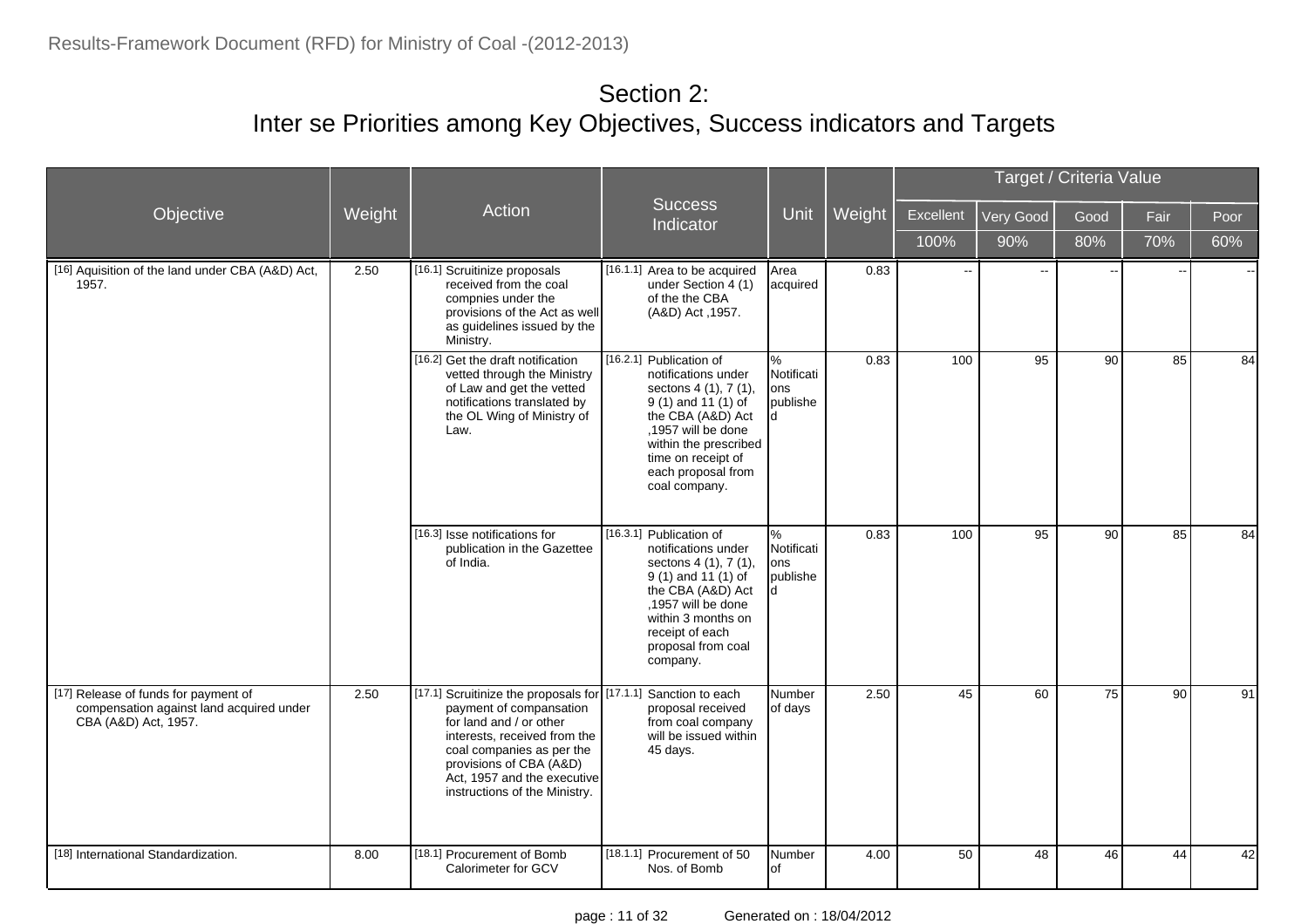|                                                               |        |                                                                                      |                                                                                                                         |                          |        |                |                                             | Target / Criteria Value |                |                |
|---------------------------------------------------------------|--------|--------------------------------------------------------------------------------------|-------------------------------------------------------------------------------------------------------------------------|--------------------------|--------|----------------|---------------------------------------------|-------------------------|----------------|----------------|
| Objective                                                     | Weight | Action                                                                               | Success<br>Indicator                                                                                                    | Unit                     | Weight | Excellent      | Very Good                                   | Good                    | Fair           | Poor           |
|                                                               |        |                                                                                      |                                                                                                                         |                          |        | 100%           | 90%                                         | 80%                     | 70%            | 60%            |
|                                                               |        | catagorisation                                                                       | Calorie meters for<br>GCV measurement<br>by December, 2012                                                              | <b>Bombs</b>             |        |                |                                             |                         |                |                |
|                                                               |        | [18.2] Adoption of UNFC System<br>for estimation of reserves in<br>place of ISP.     | [18.2.1] Adoption of UNFC<br>System for<br>estimation of<br>reserves in place of<br>ISP by June, 2012                   | Date                     | 4.00   | 30/06/2012     | 15/07/2012 31/07/2012 15/08/2012 31/08/2012 |                         |                |                |
| [19] Initiation of ERP in CIL.                                | 2.00   | [19.1] Finalisation of tender or<br>ERP implementation in CIL.                       | [19.1.1] Finalisation of<br>tender by<br>31.12.2012.                                                                    | Date                     | 2.00   | 31/12/2012     | 15/01/2013 31/01/2013 15/02/2013 28/02/2013 |                         |                |                |
| [20] Entering into long term contracts for import<br>of coal. | 2.00   | [20.1] Monitoring of import of coal [[20.1.1] Monitoring imports<br>by CIL.          | of coal by CIL and<br>acquisitions by<br>holding quarterly<br>meetings                                                  | Number<br>of<br>meetings | 2.00   | $\overline{4}$ | 3                                           | $\overline{2}$          | $\overline{1}$ | $\Omega$       |
| [21] Acquiring coal mines abroad.                             | 2.00   | [21.1] Holding quarterly meetings<br>to monitor acquisition of<br>coal mines abroad. | [21.1.1] Holding quarterly<br>meetings to monitor<br>acquisition of coal<br>mines abroad                                | Number<br>of<br>meetings | 2.00   | $\overline{4}$ | 3                                           | $\overline{2}$          | $\overline{1}$ | $\Omega$       |
| [22] Reducing Cumulative over burden.                         | 2.00   | [22.1] Monitoring reduction of<br>cumulitive over burdon.                            | [22.1.1] Monitoring of<br>reduction of backlog<br>in cumulative<br>overburden removal<br>through quarterly<br>meetings. | Number<br>of<br>Meetings | 2.00   | $\overline{4}$ | 3                                           | 2 <sup>1</sup>          | $\mathbf{1}$   | $\overline{0}$ |
| [23] Reducing pit head stocks.                                | 2.50   | [23.1] Reduction of pit head stock. [23.1.1] Reducing pitheads                       | stocks in CIL by 25<br>million tonnes by<br>31.12.2012.                                                                 | Million<br>Tonnes        | 2.50   | 25             | 24                                          | 23                      | 22             | 21             |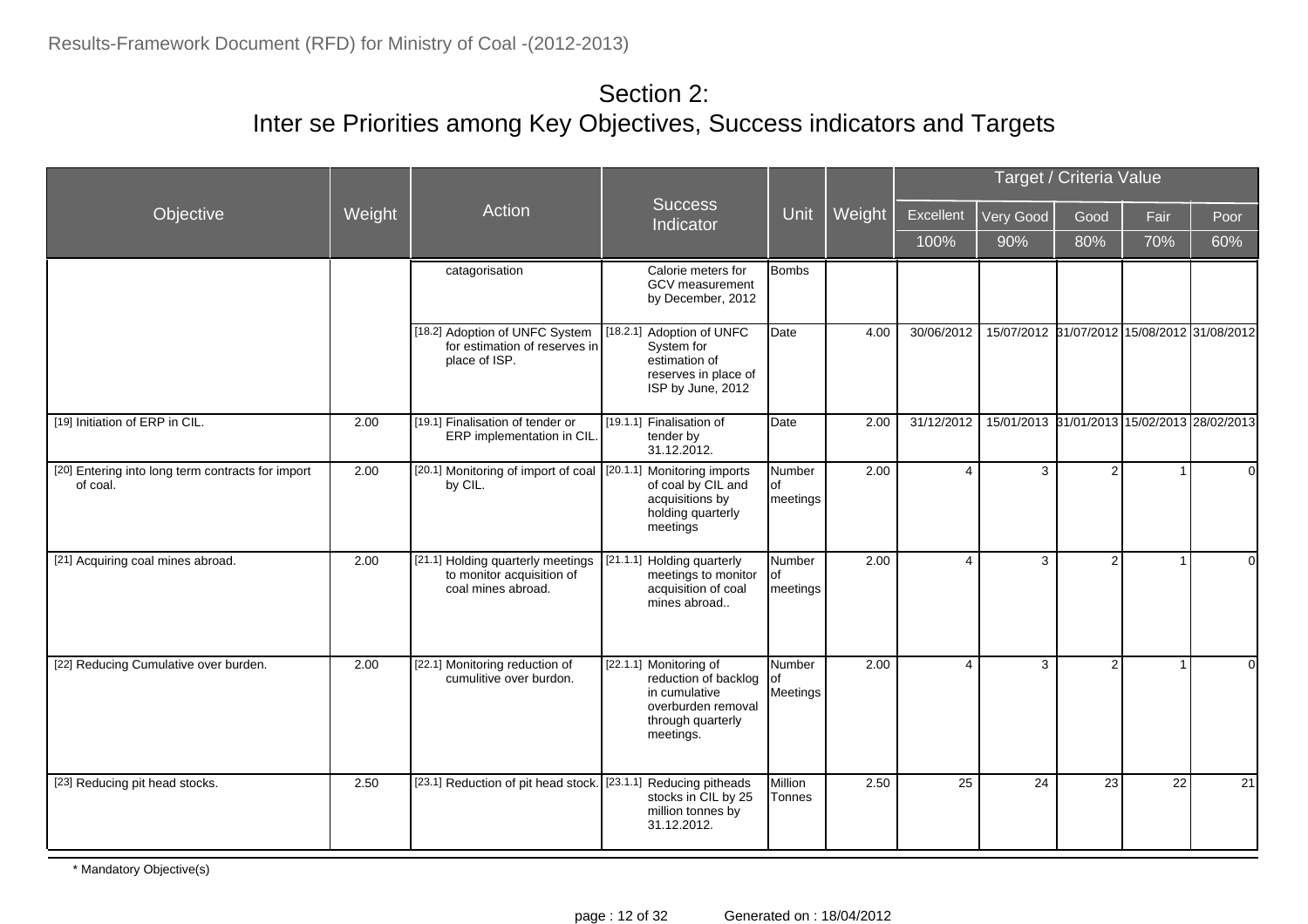|                                                                                                  |        |                                                                                                                  |                                                                                                                                                   |      |        |            |                                             | Target / Criteria Value |      |      |
|--------------------------------------------------------------------------------------------------|--------|------------------------------------------------------------------------------------------------------------------|---------------------------------------------------------------------------------------------------------------------------------------------------|------|--------|------------|---------------------------------------------|-------------------------|------|------|
| Objective                                                                                        | Weight | Action                                                                                                           | <b>Success</b><br>Indicator                                                                                                                       | Unit | Weight | Excellent  | Very Good                                   | Good                    | Fair | Poor |
|                                                                                                  |        |                                                                                                                  |                                                                                                                                                   |      |        | 100%       | 90%                                         | 80%                     | 70%  | 60%  |
| Efficient Functioning of the RFD System                                                          | 3.00   | Timely submission of Draft for<br>Approval                                                                       | On-time submission                                                                                                                                | Date | 2.0    | 05/03/2012 | 06/03/2012 07/03/2012 08/03/2012 09/03/2012 |                         |      |      |
|                                                                                                  |        | Timely submission of Results                                                                                     | On- time submission                                                                                                                               | Date | 1.0    | 01/05/2012 | 03/05/2012 04/05/2012 05/05/2012 06/05/2012 |                         |      |      |
| <b>Administrative Reforms</b>                                                                    | 6.00   | Implement mitigating strategies<br>for reducing potential risk of<br>corruption                                  | % of implementation                                                                                                                               | ℅    | 2.0    | 100        | 95                                          | 90                      | 85   | 80   |
|                                                                                                  |        | Implement ISO 9001 as per the<br>approved action plan                                                            | Area of operations covered                                                                                                                        | $\%$ | 2.0    | 100        | 95                                          | 90                      | 85   | 80I  |
|                                                                                                  |        | Identify, design and implement<br>major innovations                                                              | Implementation of identified<br>innovations                                                                                                       | Date | 2.0    | 05/03/2013 | 06/03/2013 07/03/2013 08/03/2013 09/03/2013 |                         |      |      |
| Improving Internal Efficiency /<br>responsiveness / service delivery of Ministry<br>/ Department | 4.00   | Implementation of Sevottam                                                                                       | Independent Audit of<br>Implementation of Citizen's<br>Charter                                                                                    | ℅    | 2.0    | 100        | 95                                          | 90                      | 85   | 80I  |
|                                                                                                  |        |                                                                                                                  | Independent Audit of<br>implementation of public<br>grievance redressal system                                                                    | $\%$ | 2.0    | 100        | 95                                          | 90                      | 85   | 80I  |
| Ensuring compliance to the Financial<br>Accountability Framework                                 | 2.00   | Timely submission of ATNs on<br>Audit paras of C&AG                                                              | Percentage of ATNs<br>submitted within due date (4<br>months) from date of<br>presentation of Report to<br>Parliament by CAG during<br>the year.  | %    | 0.5    | 100        | 90                                          | 80                      | 70   | 60   |
|                                                                                                  |        | Timely submission of ATRs to<br>the PAC Sectt. on PAC Reports.                                                   | Percentage of ATRS<br>submitted within due date (<br>6 months) from date of<br>presentation of Report to<br>Parliament by PAC during<br>the year. | ℅    | 0.5    | 100        | 90                                          | 80                      | 70   | 60   |
|                                                                                                  |        | Early disposal of pending ATNs<br>on Audit Paras of C&AG Reports<br>presented to Parliament before<br>31.3.2012. | Percentage of outstanding<br>ATNs disposed off during<br>the year.                                                                                | %    | 0.5    | 100        | 90                                          | 80                      | 70   | 60   |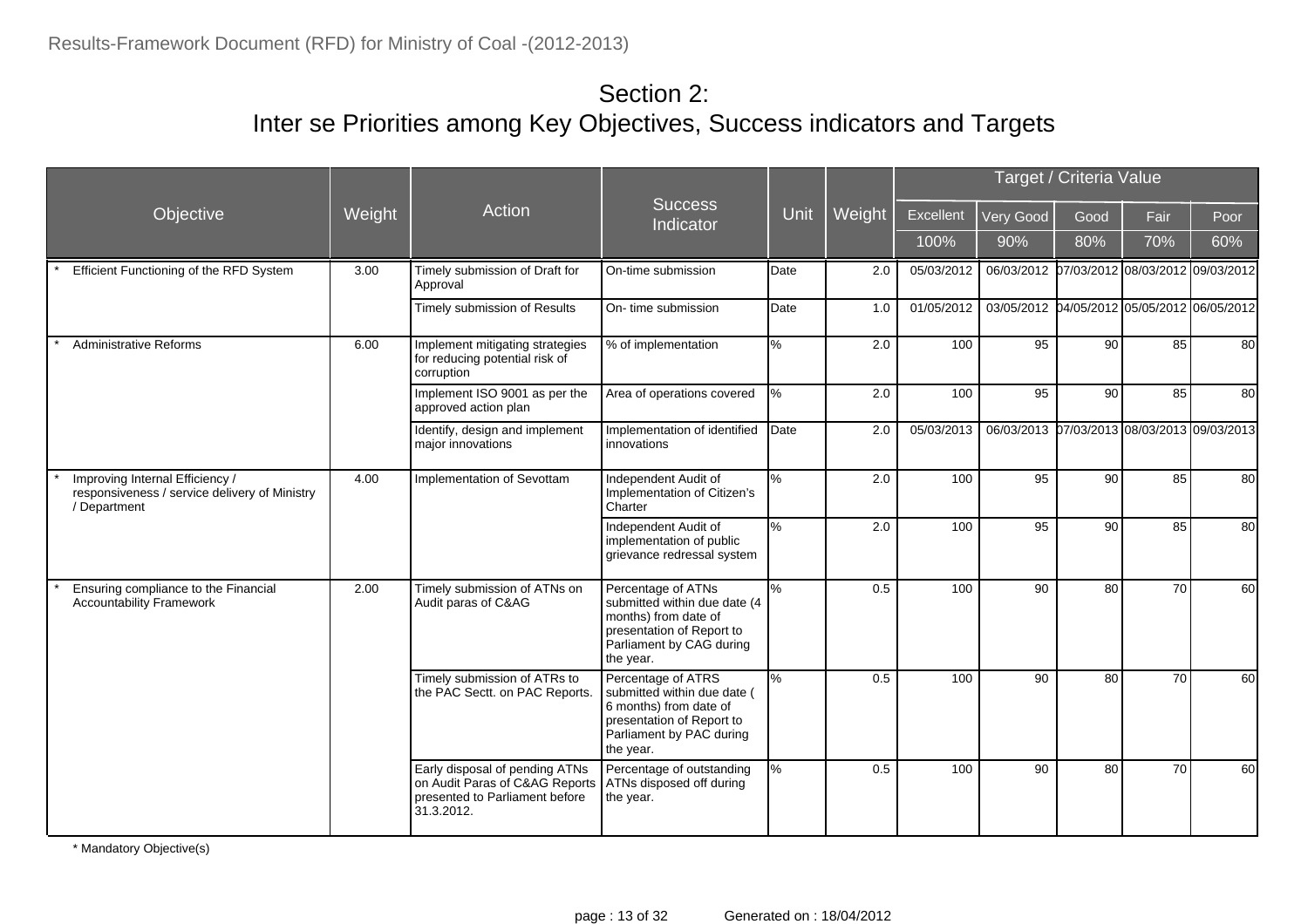|           |        |                                                                                                     |                                                                    |                |        | Target / Criteria Value |     |      |      |      |  |  |
|-----------|--------|-----------------------------------------------------------------------------------------------------|--------------------------------------------------------------------|----------------|--------|-------------------------|-----|------|------|------|--|--|
| Objective | Weight | Action                                                                                              | <b>Success</b><br>Indicator                                        | Unit           | Weight | Excellent   Very Good   |     | Good | Fair | Poor |  |  |
|           |        |                                                                                                     |                                                                    |                |        | 100%                    | 90% | 80%  | 70%  | 60%  |  |  |
|           |        | <b>Early disposal of pending ATRs</b><br>on PAC Reports presented to<br>Parliament before 31.3.2012 | Percentage of outstanding<br>ATRS disposed off during<br>the year. | $\frac{10}{6}$ | 0.5    | 100                     | 90  | 80   | 70 I | 60I  |  |  |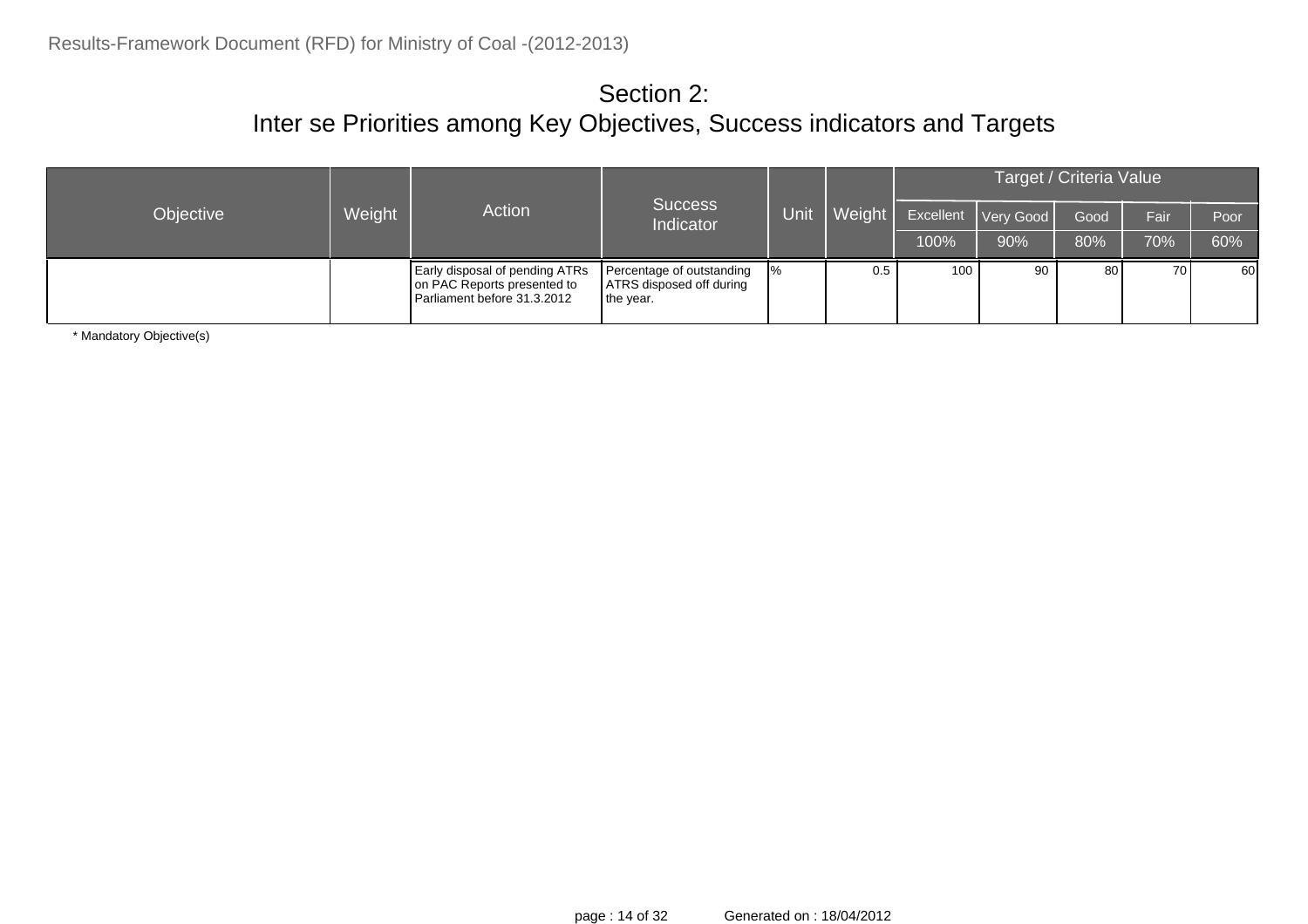| Objective                                                                                                                                                    | Action                                                                                                                                                                                                                                                                                                                                                                                                                                                                                                                                   | <b>Success Indicator</b>                                                                                                 | Unit             | <b>Actual Value</b><br>FY 10/11 | FY 11/12 | Actual Value Target Value<br>FY 12/13 | Projected<br>Value for<br>FY 13/14 | Projected<br>Value for<br>FY 14/15 |
|--------------------------------------------------------------------------------------------------------------------------------------------------------------|------------------------------------------------------------------------------------------------------------------------------------------------------------------------------------------------------------------------------------------------------------------------------------------------------------------------------------------------------------------------------------------------------------------------------------------------------------------------------------------------------------------------------------------|--------------------------------------------------------------------------------------------------------------------------|------------------|---------------------------------|----------|---------------------------------------|------------------------------------|------------------------------------|
| To ensure achievement of Annual<br>$[1]$<br>Action Plan targets for coal<br>production and off-take, lignite<br>production and power generation<br>$(NLC)$ . | [1.1] Holding of quarterly<br>production review<br>meeting for PSUs. To<br>help PSUs in overcoming<br>their<br>constraints/problems by<br>taking up them with<br>concerned Central<br>Ministries and State<br>Governments: (a)<br>Holding meeting with<br>Ministry of Environment<br>& Forest for sorting out<br>issues pertaining to the<br>Ministry of Environment<br>& Forest. (b) Holding<br>Meetings with coal<br>producing states to<br>expedite land acquisition<br>and environment &<br>forestry clearance for<br>coal projects. | [1.1.1] Achievement of MOU<br>coal production target<br>by Coal India Limited<br>(Target 2012-13 -<br>468.74 MT).        | $%$ of<br>target | 431.32                          | 447.00   | 100                                   | н.                                 |                                    |
|                                                                                                                                                              |                                                                                                                                                                                                                                                                                                                                                                                                                                                                                                                                          | [1.1.2] Achievement of MOU<br>coal offtake target by<br>Coal India Limited<br>(Target 2012-13 -<br>474.70 MT).           | % of<br>target   | 424.30                          | 452.00   | 100                                   | $\overline{\phantom{a}}$           | $\sim$                             |
|                                                                                                                                                              |                                                                                                                                                                                                                                                                                                                                                                                                                                                                                                                                          | [1.1.3] Achievement of lignite<br>production target by<br>Neyveli Lignite<br>Corporation (Target<br>2012-13 - 24.80 MT). | $%$ of<br>target | 24.14                           | 17.28    | 100                                   | 26.02                              | 26.02                              |
|                                                                                                                                                              |                                                                                                                                                                                                                                                                                                                                                                                                                                                                                                                                          | [1.1.4] Achievement of power<br>generation target b<br>NLC (Target 2012-13 -                                             | $%$ of<br>target | $\sim$                          | 13358    | 100                                   | 25147                              | 27993                              |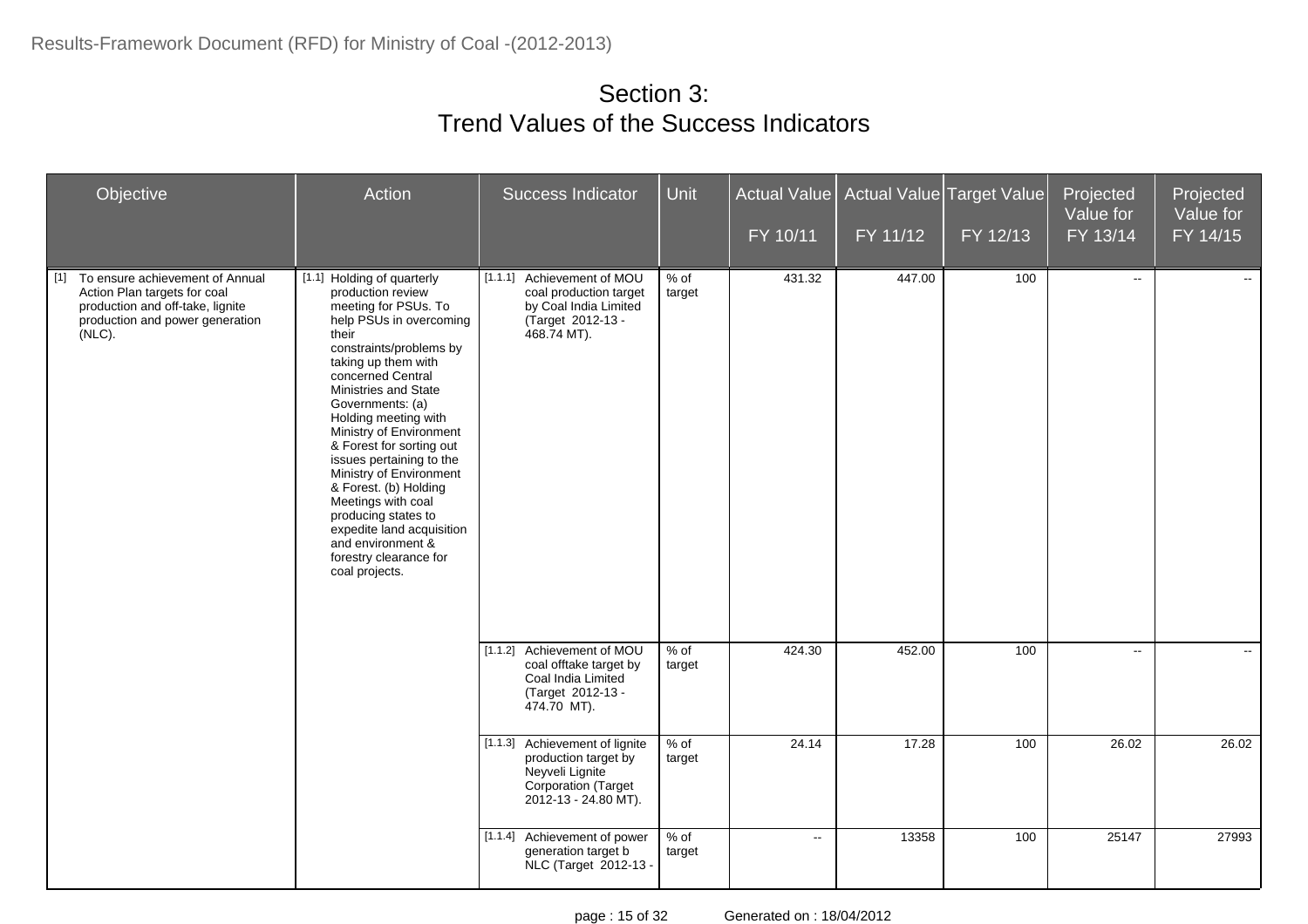| Objective                                                                                | Action                                                                                                                    | <b>Success Indicator</b>                                                                                                                    | Unit                   | $FY$ 10/11                  | Actual Value   Actual Value   Target Value  <br>FY 11/12 | FY 12/13 | Projected<br>Value for<br>FY 13/14 | Projected<br>Value for<br>FY 14/15 |
|------------------------------------------------------------------------------------------|---------------------------------------------------------------------------------------------------------------------------|---------------------------------------------------------------------------------------------------------------------------------------------|------------------------|-----------------------------|----------------------------------------------------------|----------|------------------------------------|------------------------------------|
|                                                                                          |                                                                                                                           | 18600 MU).                                                                                                                                  |                        |                             |                                                          |          |                                    |                                    |
| To facilitate development and<br>[2]<br>production from captive blocks.                  | [2.1] Holding review meeting<br>on Half yearly basis at<br>the Additional Secretary<br>level.                             | [2.1.1] Achievement of<br>production target as<br>per Annual Action plan<br>for 2012-13 for public<br>sector-15.8 MT                        | Million<br>Tonnes      | 30.00                       | 37.11                                                    | 15.8     | $\overline{\phantom{a}}$           |                                    |
|                                                                                          |                                                                                                                           | [2.1.2] Achievement of<br>production target as<br>per Annual Action plan<br>for 2012-13 for Private<br>Sector-23.70 MT                      | Million<br>Tonnes      | $\mathcal{L}_{\mathcal{F}}$ | $\mathcal{L}_{\mathcal{F}}$                              | 23.7     | $\sim$                             | $\sim$                             |
|                                                                                          |                                                                                                                           | [2.1.3] Number of allotted<br>blocks to be opened up<br>for production during<br>the FY target-8<br>Blocks.                                 | No of<br><b>Blocks</b> | $\sim$ $\sim$               | $\sim$                                                   | 8        | $\mathbf{u}$                       | $\sim$                             |
|                                                                                          | [2.2] Conveying mine plan<br>approval within 90 days.                                                                     | $[2.2.1]$ % of mine plan<br>approval within 90<br>days.                                                                                     | % of<br>cases          | 270                         | 90                                                       | 100      | $\sim$                             | $\sim$                             |
|                                                                                          | [2.3] Grant of prior approval<br>for mining lease within 45<br>days.                                                      | [2.3.1] % of mining lease<br>within 45 days.                                                                                                | % of<br>cases          | 60                          | $\overline{45}$                                          | 100      | $\sim$                             | $\sim$                             |
| Exploration of coal blocks for<br>$[3]$<br>allotment.                                    | [3.1] Exploration of coal blocks<br>for allotment through<br>different dispensations.                                     | [3.1.1] 11 Blocks                                                                                                                           | Number of<br>blocks    | $\overline{\phantom{a}}$    | $\mathbf{L}$                                             | 11       | $\mathbf{u}$                       | $\sim$                             |
| $[4]$<br>To ensure coal supply to regulated<br>power utilities.                          | [4.1] Holding of Sub group<br>meetings once in a week<br>and implementation of<br>Sub group decisions<br>within 48 hours. | Quantity of coal<br>[4.1.1]<br>supplied to the power<br>utilities during 2012-13<br>as per target (Annual<br>Target-342 Million<br>Tonnes). | $%$ of<br>target       | 296.52                      | 313.00                                                   | 100      | $\sim$                             | $\sim$                             |
| [5] To ensure that the coal companies<br>bring all linked consumers under FSA<br>regime. | [5.1] Signing of FSAs with<br>plants and other power<br>utilities                                                         | Signing of FSAs with<br>[5.1.1]<br>power plants who have<br>signed                                                                          | %                      | 2.6                         | 3.6                                                      | 100      | $\sim$                             | $\sim$                             |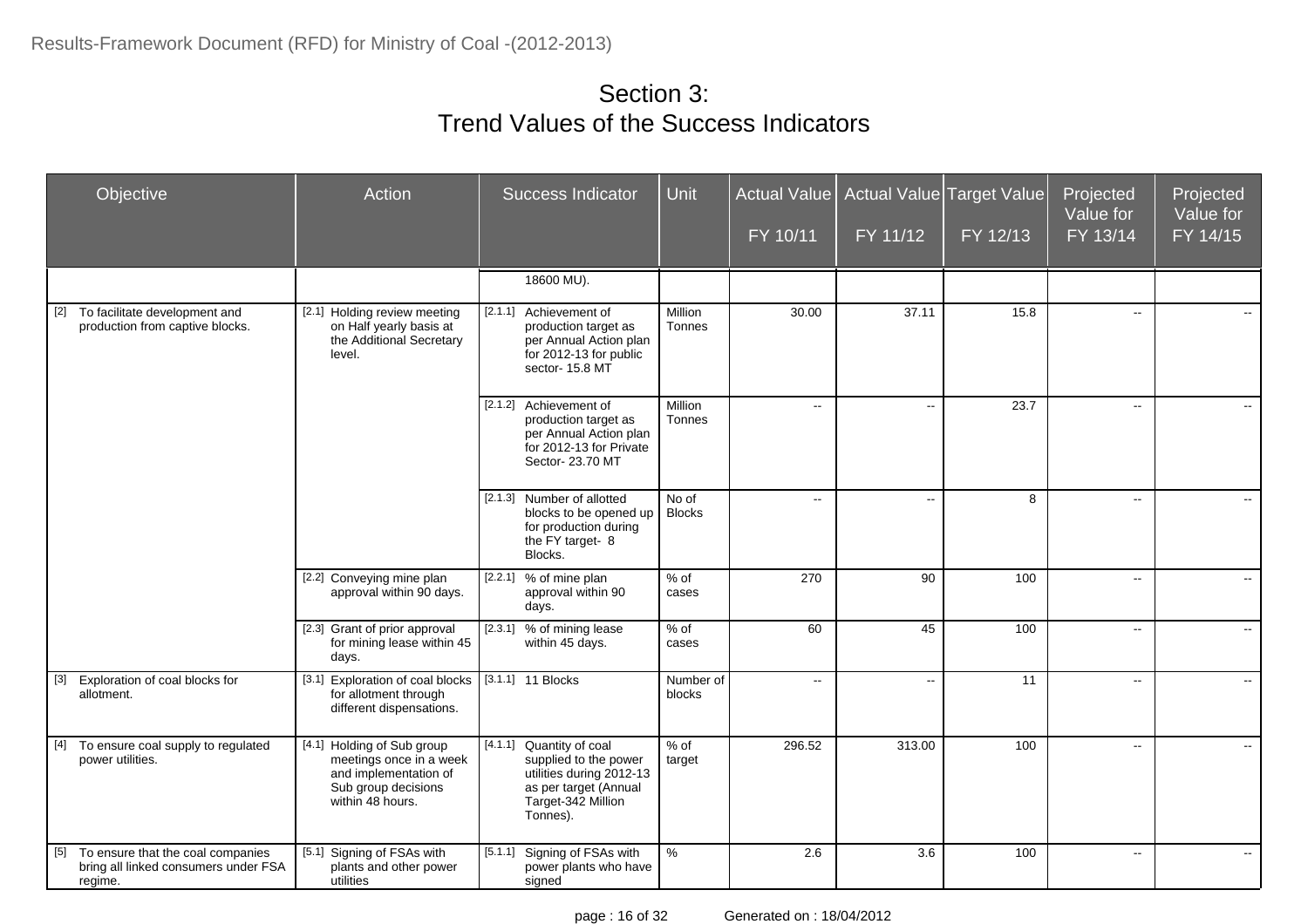| Objective                                                                                                                                            | Action                                                                                                                                                                                                                                                                                                                                                                                                                                                                                                                                                                                                                           | Success Indicator                                                                    | <b>Unit</b>           | <b>Actual Value</b><br>FY 10/11 | FY 11/12   | Actual Value Target Value<br>FY 12/13 | Projected<br>Value for<br>FY 13/14 | Projected<br>Value for<br>FY 14/15 |
|------------------------------------------------------------------------------------------------------------------------------------------------------|----------------------------------------------------------------------------------------------------------------------------------------------------------------------------------------------------------------------------------------------------------------------------------------------------------------------------------------------------------------------------------------------------------------------------------------------------------------------------------------------------------------------------------------------------------------------------------------------------------------------------------|--------------------------------------------------------------------------------------|-----------------------|---------------------------------|------------|---------------------------------------|------------------------------------|------------------------------------|
|                                                                                                                                                      | commissioned during<br>2009-10, 2010-11 and<br>2011-12 by 31.03.2012.                                                                                                                                                                                                                                                                                                                                                                                                                                                                                                                                                            | long term Power<br>Purchase Agreement<br>with Discounts for<br>supply of 49.6 MT PA. |                       |                                 |            |                                       |                                    |                                    |
| To consider rationalization of existing<br>[6]<br>sources of coal supply with a view to<br>reduce transportation cost for the<br>existing consumers. | [6.1] Implementation of the<br>report of the Task Force.                                                                                                                                                                                                                                                                                                                                                                                                                                                                                                                                                                         | [6.1.1] Implementation of the<br>recommendation by<br>30.09.2012                     | Date                  | $\mathbf{u}$                    | 15/03/2010 | 30/09/2012                            | $\sim$                             | $\sim$                             |
| $[7]$<br>Implementation of Rail & Road<br>Infrastructure Development in<br>Coalfield areas.                                                          | [7.1] Monitoring of<br>implementation of<br>following Rail and Road<br>projects in the potential<br>coalfields.<br>(i) Railway infrastructure<br>Project- Tori Shivpur-<br>Hazaribagh New G.B<br>Rail line;<br>(ii) Railway infrastructure<br>Project-Railway siding up<br>to Baroud-Bijari Block in<br>Chhattisgarh-Mand<br>Raigarh Coalfield<br>(iii) Railway Infrastructure<br>Project-Jharsuguda-<br>Barpali in Goplapur to<br>Manoharpur Track<br>(Odisha)<br>(iv) Railway infrastructure<br>Project-Bhadrachalam<br>Road (Kothagudem) to<br>Sattupalli (SCCL).<br>Road Projects<br>(i) Widening the Road<br>from Amrapalli | [7.1.1] Holding quarterly<br>meetings of High Level<br>Committee during the<br>year. | Number of<br>Meetings | $\sim$                          | 2          | $\overline{4}$                        | $\sim$                             | $\sim$                             |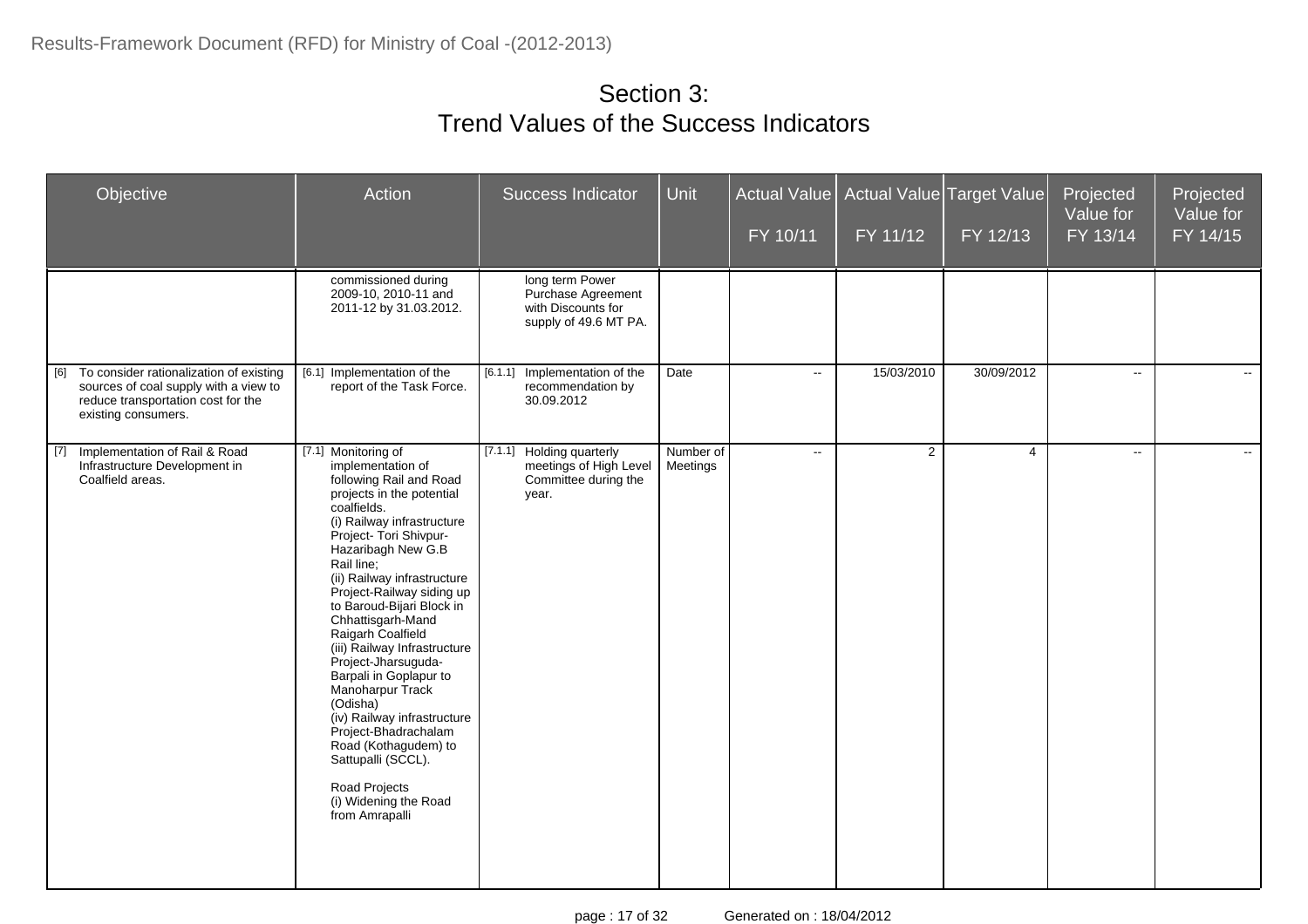| Objective                                                                                     | Action                                                                                                                                                                                                                                                                                            | Success Indicator                                                                                                                                                                                                           | <b>Unit</b>            | FY 10/11     | Actual Value   Actual Value   Target Value  <br>FY 11/12 | FY 12/13       | Projected<br>Value for<br>FY 13/14 | Projected<br>Value for<br>FY 14/15 |
|-----------------------------------------------------------------------------------------------|---------------------------------------------------------------------------------------------------------------------------------------------------------------------------------------------------------------------------------------------------------------------------------------------------|-----------------------------------------------------------------------------------------------------------------------------------------------------------------------------------------------------------------------------|------------------------|--------------|----------------------------------------------------------|----------------|------------------------------------|------------------------------------|
|                                                                                               | OCP to Balumath<br>(ii) Construction of<br>separate coal corridor for<br>transportation of coal<br>from Bansundhara Mines<br>in Garjanbahal area from<br>Bankibahal to State<br>Highway-10 at<br>Bhedabahal<br>(iii) Strengthening and<br>widening of coal<br>transportation, road at<br>Talcher. |                                                                                                                                                                                                                             |                        |              |                                                          |                |                                    |                                    |
| To Improve in investment and staff of<br>[8]<br>CMPDIL for augmenting the proved<br>reserves. | [8.1] Review and monitoring<br>the progress of detailed<br>drilling.                                                                                                                                                                                                                              | [8.1.1] To achieve Annual<br>Action Plan Target for<br>detailed drilling by<br>CMPDIL for 2012-13 at<br>6 lakh mtr. This<br>includes the earlier<br>proposed capacity<br>enhancement of<br>CMPDIL from 2 to 4<br>lakh mtrs. | % of<br>target         | $\Box$       | $\sim$                                                   | 100            | $\mathbf{u}$                       | $\sim$                             |
| [9] To increase coal washing capacity.                                                        | [9.1] To review the progress of<br>work with CIL.                                                                                                                                                                                                                                                 | Holding of meetings<br>[9.1.1]<br>with CIL and ensuring<br>award of work order for<br>6 nos. of new<br>washeries.                                                                                                           | Nuber of<br>washeries  | $\mathbf{u}$ | $\sim$                                                   | 6              | $\sim$                             | $\sim$                             |
|                                                                                               | [9.2] Increasing incapacity<br>utilization of existing<br>public sector washeries                                                                                                                                                                                                                 | [9.2.1] Increasing capacity<br>utilisation of existing<br>washeries of CIL -<br>Revamping of one<br>washery namely<br>Kahara in CCL.                                                                                        | Number of<br>Washeries | $\mathbf{H}$ | $\mathbf{H}$                                             | $\overline{1}$ | $\sim$                             | $\sim$                             |
|                                                                                               | [9.3] Production targets for<br>washed coal for coking<br>coal and non-                                                                                                                                                                                                                           | [9.3.1] Production for washed<br>coking coal- 7.0 MT                                                                                                                                                                        | Million<br>Tonnes      | $\mathbf{u}$ | $\sim$                                                   | 7.0            | $\mathbf{u}$                       | $\overline{a}$                     |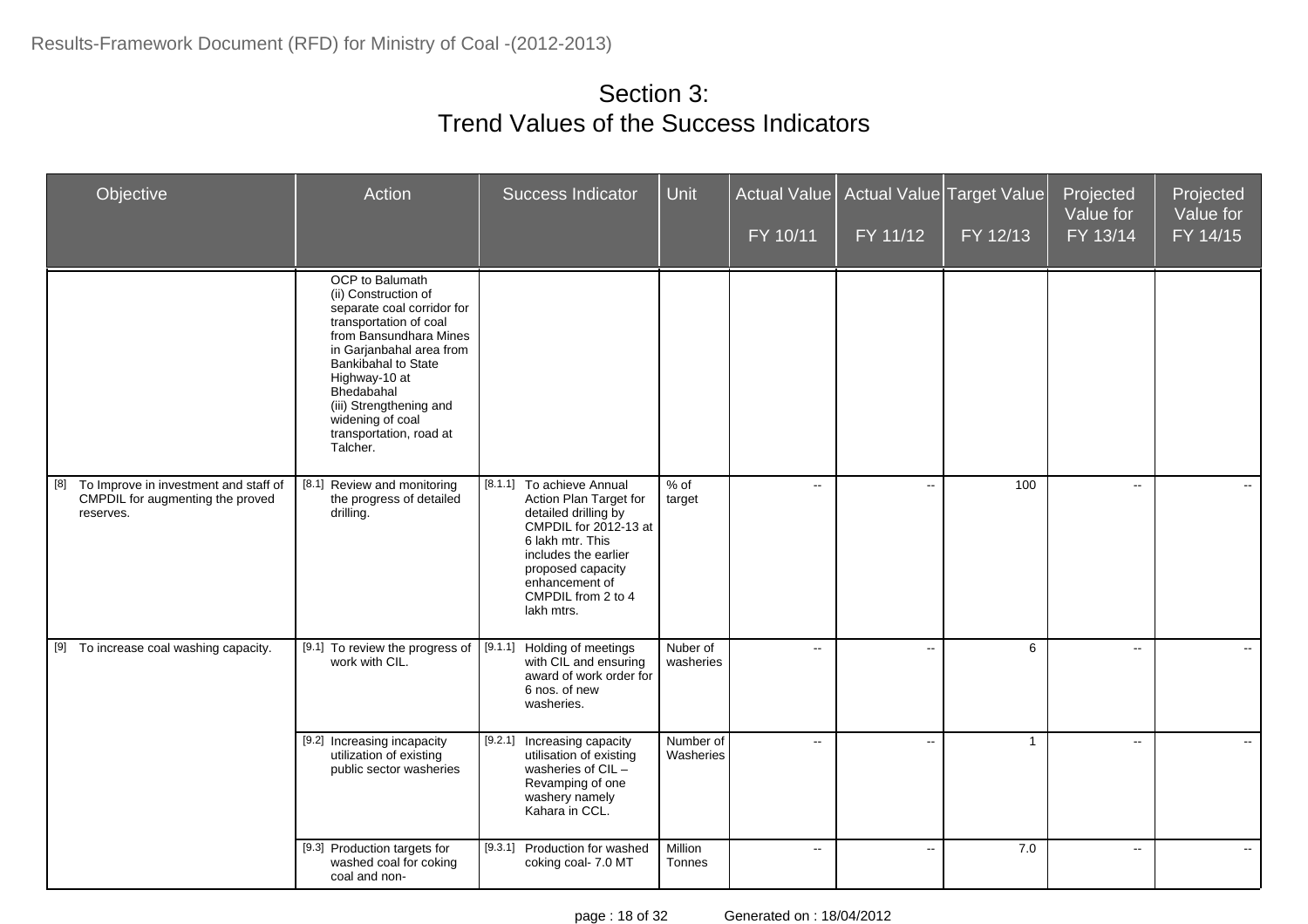| Objective                                                                                                          | Action                                                                                                                                                                                                                                                                                                                                                                                         | <b>Success Indicator</b>                                                          | <b>Unit</b>                     | Actual Value<br>FY 10/11 | FY 11/12                                      | Actual Value Target Value<br>FY 12/13 | Projected<br>Value for<br>FY 13/14 | Projected<br>Value for<br>FY 14/15 |
|--------------------------------------------------------------------------------------------------------------------|------------------------------------------------------------------------------------------------------------------------------------------------------------------------------------------------------------------------------------------------------------------------------------------------------------------------------------------------------------------------------------------------|-----------------------------------------------------------------------------------|---------------------------------|--------------------------|-----------------------------------------------|---------------------------------------|------------------------------------|------------------------------------|
|                                                                                                                    | coking coal.                                                                                                                                                                                                                                                                                                                                                                                   |                                                                                   |                                 |                          |                                               |                                       |                                    |                                    |
|                                                                                                                    |                                                                                                                                                                                                                                                                                                                                                                                                | [9.3.2] Production for washed<br>non-coking coal-36.0<br>MT                       | Million<br>Tonnes               | $\overline{\phantom{a}}$ | $\mathbb{L}^{\mathbb{L}}$                     | 36.0                                  | $\overline{\phantom{a}}$           | $\mathbf{u}$                       |
| [10] Introduction of new technology in<br>mines.                                                                   | [10.1] Monitoring the<br>procurement of<br>machinery for continuous<br>improvement miner<br>technology.                                                                                                                                                                                                                                                                                        | [10.1.1] Timely procurement of<br>equipments: 6<br>continuous miner<br>eqipments. | Number of<br>miner<br>equipment | 30                       | 25                                            | 6                                     | $\overline{\phantom{a}}$           | $\sim$                             |
| [11] Implement policy on use of surplus<br>coal and washery rejects from captive<br>blocks.                        | [11.1] To finalise and publish<br>the policy.                                                                                                                                                                                                                                                                                                                                                  | [11.1.1] Publication of the<br>policy by 30.11.2012.                              | Date                            | $\overline{\phantom{a}}$ | $\mathbb{L}^2$                                | 30/11/2012                            | $\mathbb{L}^2$                     | $\mathbb{L}^2$                     |
| [12] Increase in productivity of output per<br>man shift (OMS) separately for<br>underground and open cast mining. | [12.1] Monitoring the<br>achievement of OMS.                                                                                                                                                                                                                                                                                                                                                   | [12.1.1] OMS for UG mines -<br>0.86 tonnes                                        | <b>Tonnes</b>                   | $\sim$                   | $\overline{\phantom{a}}$                      | 0.86                                  | $\sim$                             | $\mathcal{L}(\mathcal{L})$         |
|                                                                                                                    |                                                                                                                                                                                                                                                                                                                                                                                                | [12.1.2] OMS for OC mines -<br>11.16 tonnes                                       | <b>Tonnes</b>                   | $\overline{\phantom{a}}$ | Ξ.                                            | 11.16                                 | $\mathbf{u}$                       | н.                                 |
| [13] Technological upgradation for<br>increasing productivity, including<br>bench-marking.                         | [13.1] Emphasis is laid on<br>technology development<br>through adoption of state<br>of the art technologies for<br>both underground and<br>opencast operations for<br>coal production.<br>Procurement of high<br>capacity shovels and<br>dumpers, procurement of<br>surface miners etc. along<br>with matching ancillary<br>equipments and coal<br>handling facilities for<br>opencast mines. | [13.1.1] Formulation of the<br>Action Plan by<br>September, 2012.                 | Date                            | $\mathbf{u}$             | $\mathord{\hspace{1pt}\text{--}\hspace{1pt}}$ | 30/09/2012                            | $\overline{\phantom{a}}$           | $\mathcal{L}(\mathcal{L})$         |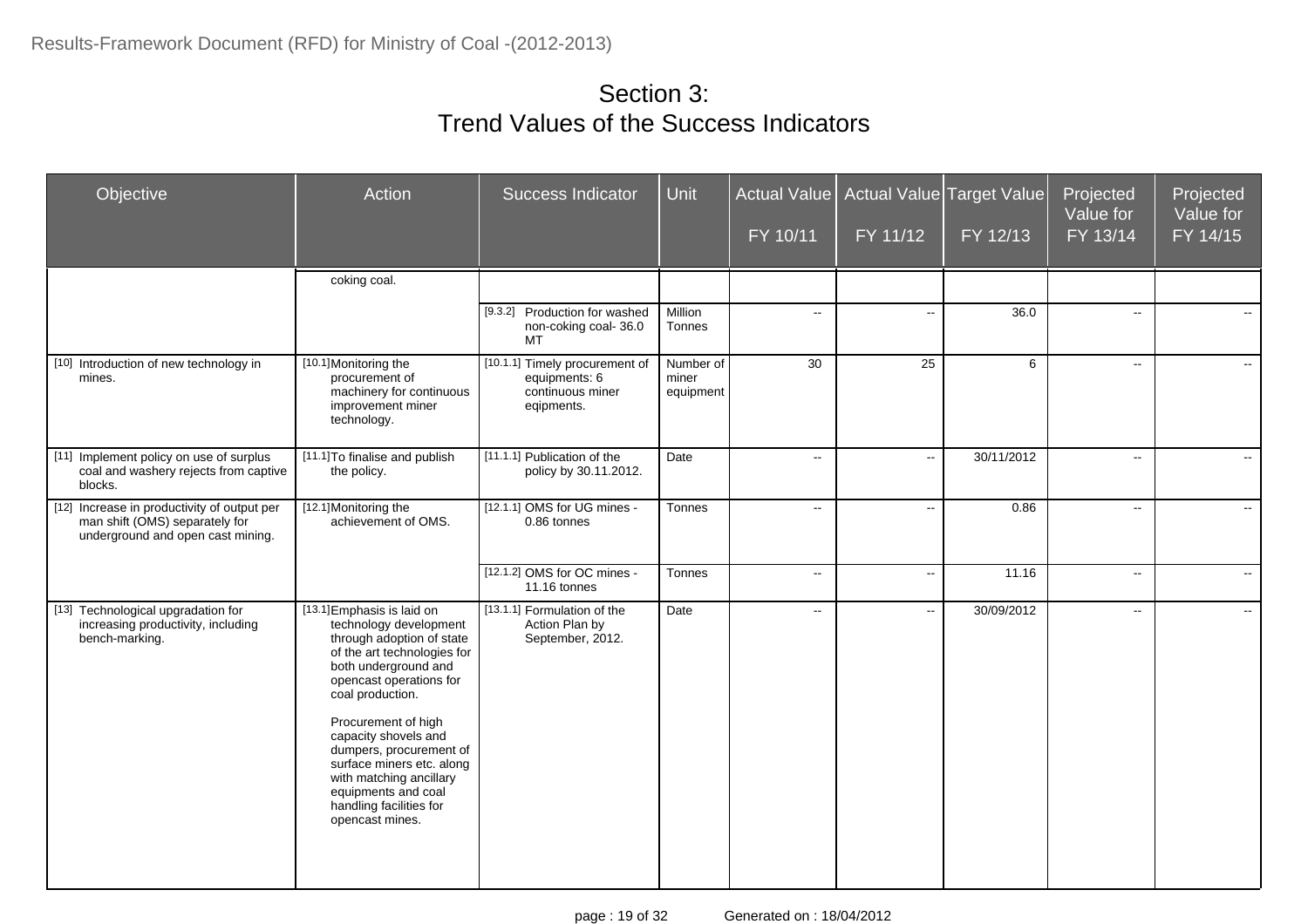| Objective                                                       | Action                                                                                                                                                                                                                                                                                                                                                                                                                                                                                                                                             | Success Indicator                                                                       | <b>Unit</b> | Actual Value<br>FY 10/11 | FY 11/12       | Actual Value Target Value<br>FY 12/13 | Projected<br>Value for<br>FY 13/14 | Projected<br>Value for<br>FY 14/15 |
|-----------------------------------------------------------------|----------------------------------------------------------------------------------------------------------------------------------------------------------------------------------------------------------------------------------------------------------------------------------------------------------------------------------------------------------------------------------------------------------------------------------------------------------------------------------------------------------------------------------------------------|-----------------------------------------------------------------------------------------|-------------|--------------------------|----------------|---------------------------------------|------------------------------------|------------------------------------|
|                                                                 | Similarly, opening new<br>mines, deploying mass<br>production technologies<br>like continuous miners<br>and longwall equipments<br>etc. and deployment of<br>continuous miners, side<br>discharge loaders and<br>load haul dumpers and<br>conveyors for<br>mechanizing<br>underground operations<br>where ever it is<br>technically feasible in<br>order to increase the<br>current level of<br>underground production<br>from around 44 million<br>tonnes to 65 million tones<br>in next five years has<br>been planned and being<br>implemented. | [13.1.2] Adoption of the action                                                         | Date        | $\overline{\phantom{a}}$ | $\mathbb{L}^2$ | 31/12/2012                            | $\sim$                             | $\sim$                             |
|                                                                 |                                                                                                                                                                                                                                                                                                                                                                                                                                                                                                                                                    | plan by CIL by<br>December, 2012.                                                       |             |                          |                |                                       |                                    |                                    |
| [14] Formulation of comprehensive coal<br>Beneficiation Policy. | [14.1] The policy is mainly to<br>facilitate increase in the<br>availability of washed<br>coal for thermal power<br>and have a check on the<br>technical feasibility of<br>washing with a                                                                                                                                                                                                                                                                                                                                                          | [14.1.1] Formulation of<br>comprehensive coal<br>beneficiation policy by<br>30.06.2012. | Date        | $\sim$                   | $\sim$         | 30/06/2012                            | $\sim$                             | $\sim$ $\sim$                      |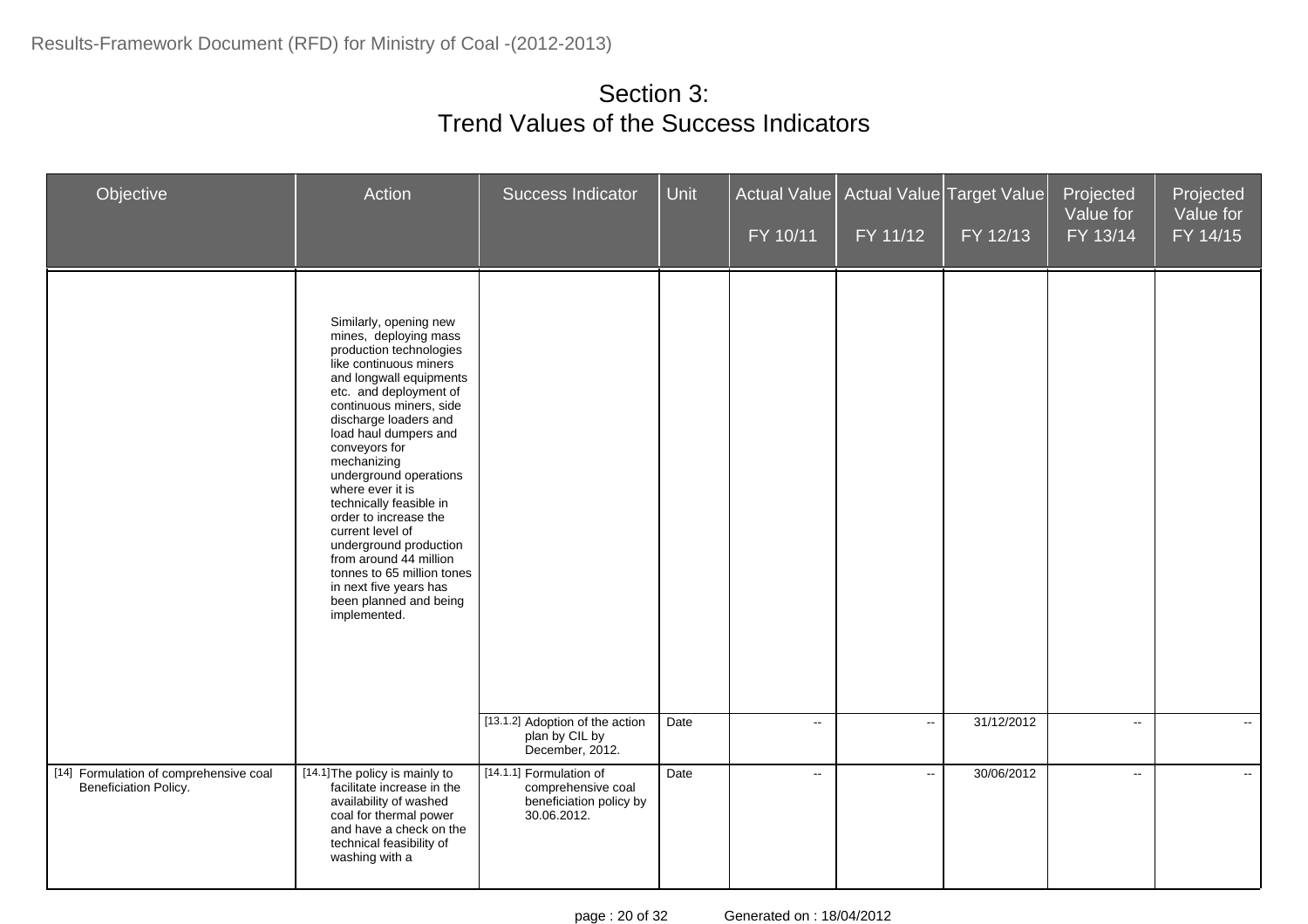| Objective                                                              | Action                                                                                                                                                                                                                                                                                                                                                                                                                                                                                                       | Success Indicator                                                   | <b>Unit</b> | FY 10/11     | Actual Value   Actual Value   Target Value  <br>FY 11/12 | FY 12/13   | Projected<br>Value for<br>FY 13/14 | Projected<br>Value for<br>FY 14/15 |
|------------------------------------------------------------------------|--------------------------------------------------------------------------------------------------------------------------------------------------------------------------------------------------------------------------------------------------------------------------------------------------------------------------------------------------------------------------------------------------------------------------------------------------------------------------------------------------------------|---------------------------------------------------------------------|-------------|--------------|----------------------------------------------------------|------------|------------------------------------|------------------------------------|
|                                                                        | view to conserve<br>precious coal resources.<br>CIL has already taken<br>action for setting up 20<br>new washeries for a total<br>capacity of 111 million<br>tonnes per annum by the<br>end of XII Plan for<br>washing the current<br>production and decided<br>to develop integrated<br>washeries wherever an<br>opencast mine of 2.5 mty<br>or more capacity is<br>proposed to be taken up.<br>A task force under<br>Secretary (Coal) has<br>been constituted and one<br>meeting was held on<br>28/02/2012 |                                                                     |             |              |                                                          |            |                                    |                                    |
| [15] Introduction of Advanced Integrated<br>safety Monitoring systems. | [15.1]Monitoring systems for<br>underground<br>environment through<br>deployment of Gas<br>chromatographs,<br>installation of sensors for<br>monitoring roof<br>movement, installation of<br>Radio Frequency<br>Detectors for identifying<br>trapped miners, wireless<br>communication systems<br>etc. are planned for<br>improving the safety of<br>underground operations.                                                                                                                                 | [15.1.1] Formulation of Action<br>Plan by CIL by<br>September, 2012 | Date        | $\mathbf{u}$ | $\sim$                                                   | 30/09/2012 | $\sim$                             | $\sim$                             |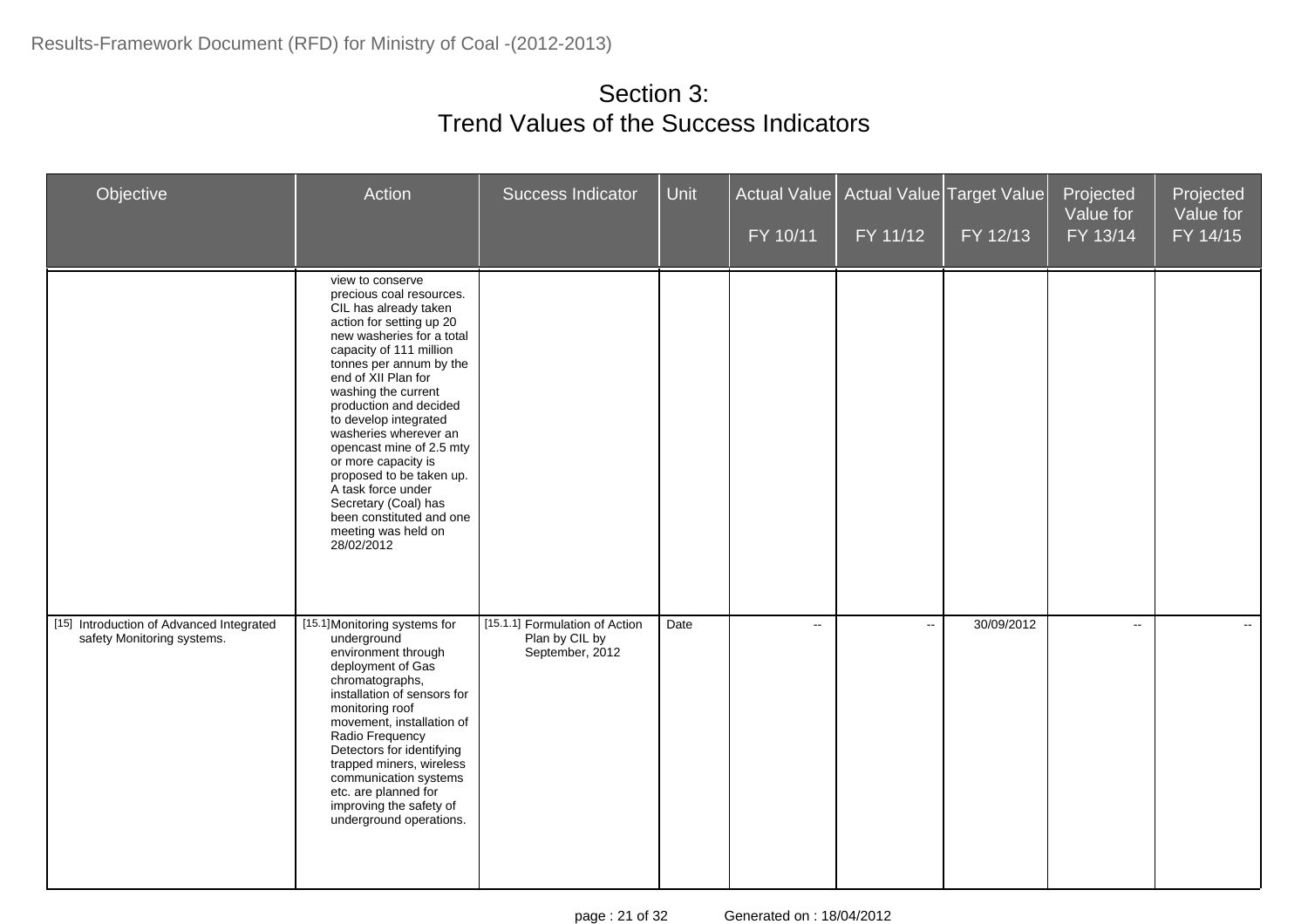| Objective                                                 | Action                                                                                                                                                                     | <b>Success Indicator</b>                                                                                                                                                                                                             | <b>Unit</b>                         | <b>Actual Value</b><br>FY 10/11 | FY 11/12     | Actual Value Target Value<br>FY 12/13 | Projected<br>Value for<br>FY 13/14 | Projected<br>Value for<br>FY 14/15 |
|-----------------------------------------------------------|----------------------------------------------------------------------------------------------------------------------------------------------------------------------------|--------------------------------------------------------------------------------------------------------------------------------------------------------------------------------------------------------------------------------------|-------------------------------------|---------------------------------|--------------|---------------------------------------|------------------------------------|------------------------------------|
|                                                           | Similarly, for opencast<br>operations monitoring of<br>bench slope stability,<br>dumpers movement<br>through satellite<br>survilance are some of<br>the measures proposed. |                                                                                                                                                                                                                                      |                                     |                                 |              |                                       |                                    |                                    |
|                                                           |                                                                                                                                                                            | [15.1.2] Adoption of Action<br>Plan by CIL by<br>December, 2012.                                                                                                                                                                     | Date                                | 44                              | $\sim$       | 31/12/2013                            | $\sim$                             | $\sim$ $-$                         |
| [16] Aquisition of the land under CBA<br>(A&D) Act, 1957. | [16.1]Scruitinize proposals<br>received from the coal<br>compnies under the<br>provisions of the Act as<br>well as guidelines issued<br>by the Ministry.                   | [16.1.1] Area to be acquired<br>under Section 4 (1) of<br>the the CBA (A&D) Act<br>,1957.                                                                                                                                            | Area<br>acquired                    | $\sim$                          | $\sim$       | 100                                   | $\sim$                             | $\sim$                             |
|                                                           | [16.2]Get the draft notification<br>vetted through the<br>Ministry of Law and get<br>the vetted notifications<br>translated by the OL<br>Wing of Ministry of Law.          | [16.2.1] Publication of<br>notifications under<br>sectons 4 (1), 7 (1), 9<br>$(1)$ and 11 $(1)$ of the<br>CBA (A&D) Act , 1957<br>will be done within the<br>prescribed time on<br>receipt of each<br>proposal from coal<br>company. | %<br>Notificatio<br>ns<br>published | $\sim$                          | $\mathbf{L}$ | 100                                   | $\mathbb{L}^2$                     | $\sim$                             |
|                                                           | [16.3] Isse notifications for<br>publication in the<br>Gazettee of India.                                                                                                  | [16.3.1] Publication of<br>notifications under<br>sectons 4 (1), 7 (1), 9<br>$(1)$ and $11(1)$ of the<br>CBA (A&D) Act, 1957<br>will be done within 3<br>months on receipt of<br>each proposal from<br>coal company.                 | %<br>Notificatio<br>ns<br>published | $\mathbf{L}$                    | $\sim$       | 100                                   | $\sim$                             |                                    |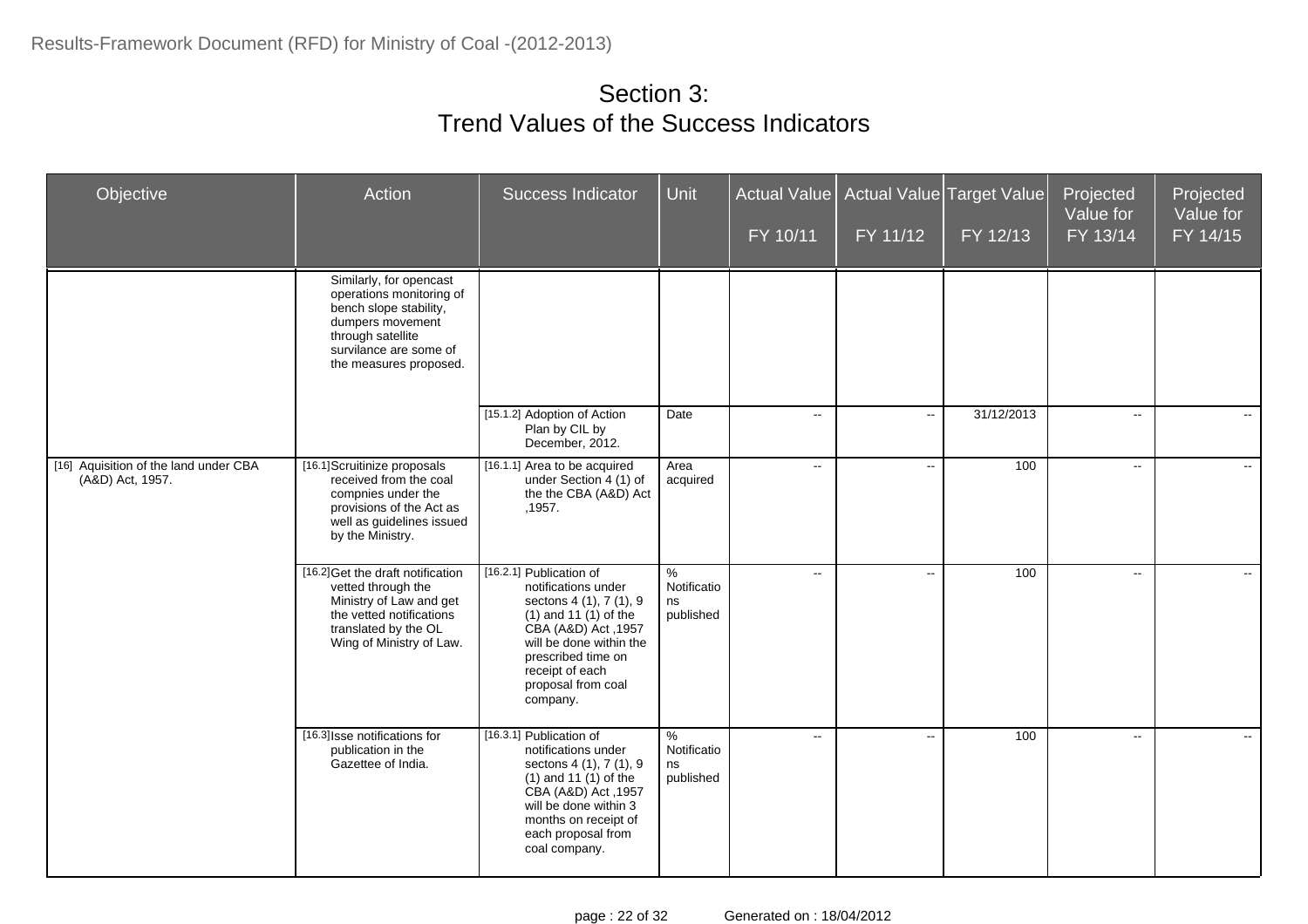| Objective                                                                                                | Action                                                                                                                                                                                                                                                  | <b>Success Indicator</b>                                                                                 | Unit                      | <b>Actual Value</b><br>FY 10/11 | FY 11/12      | <b>Actual Value Target Value</b><br>FY 12/13 | Projected<br>Value for<br>FY 13/14 | Projected<br>Value for<br>FY 14/15 |
|----------------------------------------------------------------------------------------------------------|---------------------------------------------------------------------------------------------------------------------------------------------------------------------------------------------------------------------------------------------------------|----------------------------------------------------------------------------------------------------------|---------------------------|---------------------------------|---------------|----------------------------------------------|------------------------------------|------------------------------------|
| [17] Release of funds for payment of<br>compensation against land acquired<br>under CBA (A&D) Act, 1957. | [17.1]Scruitinize the proposals<br>for payment of<br>compansation for land<br>and / or other interests,<br>received from the coal<br>companies as per the<br>provisions of CBA (A&D)<br>Act, 1957 and the<br>executive instructions of<br>the Ministry. | [17.1.1] Sanction to each<br>proposal received from<br>coal company will be<br>issued within 45 days.    | Number of<br>days         | 45                              | 60            | 45                                           | $\overline{\phantom{a}}$           |                                    |
| [18] International Standardization.                                                                      | [18.1] Procurement of Bomb<br>Calorimeter for GCV<br>catagorisation                                                                                                                                                                                     | [18.1.1] Procurement of 50<br>Nos. of Bomb Calorie<br>meters for GCV<br>measurement by<br>December, 2012 | Number of<br><b>Bombs</b> | $\sim$                          | $\sim$        | 50                                           | $\sim$                             | $\sim$                             |
|                                                                                                          | [18.2] Adoption of UNFC<br>System for estimation of<br>reserves in place of ISP.                                                                                                                                                                        | [18.2.1] Adoption of UNFC<br>System for estimation<br>of reserves in place of<br>ISP by June, 2012       | Date                      | $\overline{\phantom{a}}$        | $\sim$        | 30/06/2012                                   | $\overline{\phantom{a}}$           | $\sim$                             |
| [19] Initiation of ERP in CIL.                                                                           | [19.1] Finalisation of tender or<br>ERP implementation in<br>CIL.                                                                                                                                                                                       | [19.1.1] Finalisation of tender<br>by 31.12.2012.                                                        | Date                      | $\overline{\phantom{a}}$        | Ξ.            | 31/12/2012                                   | $\overline{\phantom{a}}$           | $\sim$                             |
| [20] Entering into long term contracts for<br>import of coal.                                            | [20.1] Monitoring of import of<br>coal by CIL.                                                                                                                                                                                                          | [20.1.1] Monitoring imports of<br>coal by CIL and<br>acquisitions by holding<br>quarterly meetings       | Number of<br>meetings     | $\sim$                          | Ξ.            | 4                                            | $\overline{a}$                     | $\mathbf{u}$                       |
| [21] Acquiring coal mines abroad.                                                                        | [21.1] Holding quarterly<br>meetings to monitor<br>acquisition of coal mines<br>abroad.                                                                                                                                                                 | [21.1.1] Holding quarterly<br>meetings to monitor<br>acquisition of coal<br>mines abroad                 | Number of<br>meetings     | $\mathbf{u}$                    | $\sim$ $\sim$ | 4                                            | $\mathbf{u}$                       | $\sim$                             |
| [22] Reducing Cumulative over burden.                                                                    | [22.1] Monitoring reduction of<br>cumulitive over burdon.                                                                                                                                                                                               | [22.1.1] Monitoring of reduction<br>of backlog in<br>cumulative                                          | Number of<br>Meetings     | $\sim$                          | $\sim$        | 4                                            | $\overline{a}$                     | $\sim$                             |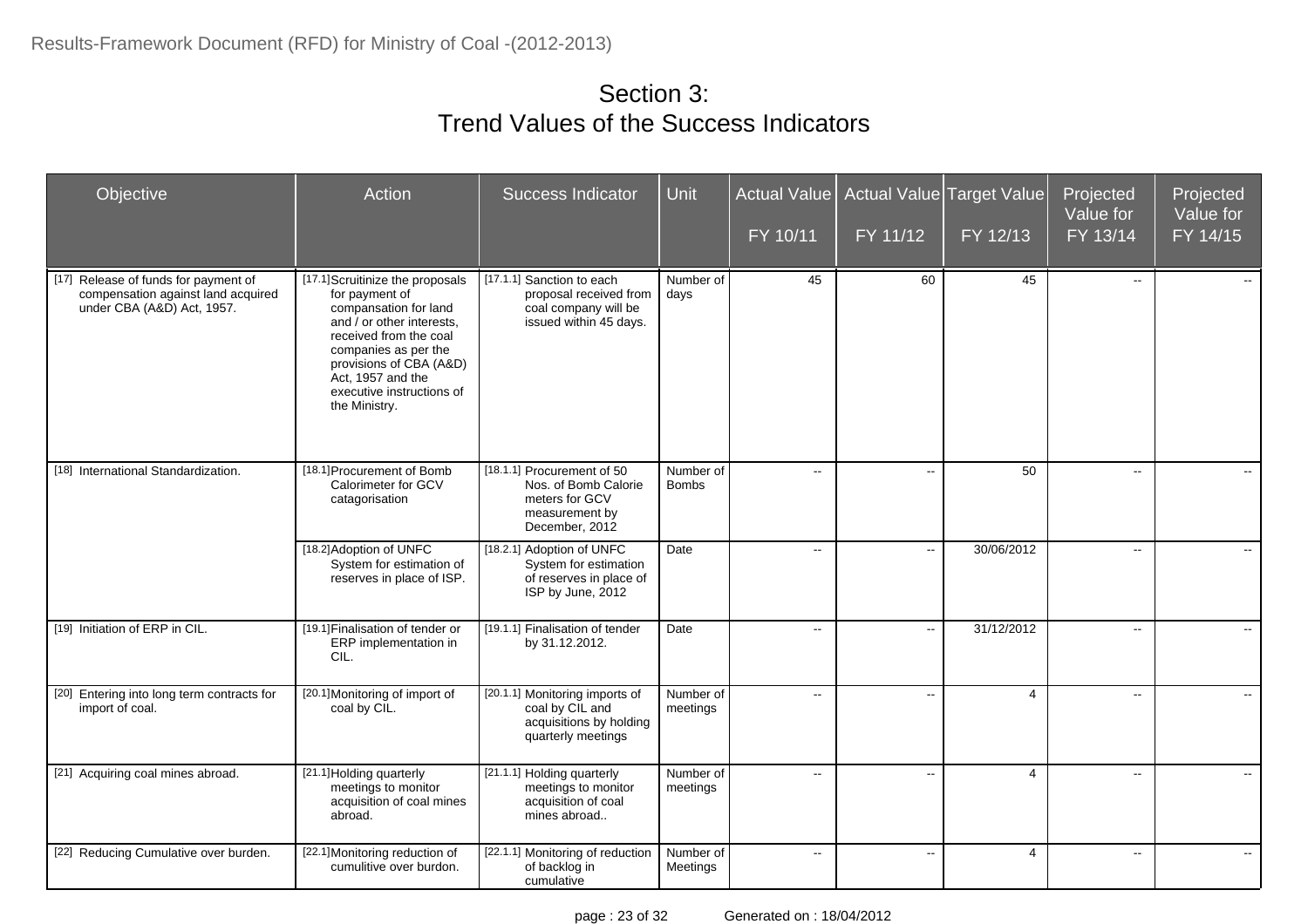| Objective                                                                                        | Action                                                                          | Success Indicator                                                                                                                                | <b>Unit</b>       | <b>Actual Value</b><br>FY 10/11 | FY 11/12                                      | Actual Value Target Value<br>FY 12/13 | Projected<br>Value for<br>FY 13/14 | Projected<br>Value for<br>FY 14/15 |
|--------------------------------------------------------------------------------------------------|---------------------------------------------------------------------------------|--------------------------------------------------------------------------------------------------------------------------------------------------|-------------------|---------------------------------|-----------------------------------------------|---------------------------------------|------------------------------------|------------------------------------|
|                                                                                                  |                                                                                 | overburden removal<br>through quarterly<br>meetings.                                                                                             |                   |                                 |                                               |                                       |                                    |                                    |
| [23] Reducing pit head stocks.                                                                   | [23.1] Reduction of pit head<br>stock.                                          | [23.1.1] Reducing pitheads<br>stocks in CIL by 25<br>million tonnes by<br>31.12.2012.                                                            | Million<br>Tonnes | $\sim$                          | $\mathord{\hspace{1pt}\text{--}\hspace{1pt}}$ | 25                                    | $\sim$                             | $\sim$                             |
| Efficient Functioning of the RFD<br>System                                                       | Timely submission of Draft for<br>Approval                                      | On-time submission                                                                                                                               | Date              | 05/03/2010                      | 07/03/2011                                    | 06/03/2012                            | $\overline{\phantom{a}}$           | $\sim$                             |
|                                                                                                  | Timely submission of Results                                                    | On- time submission                                                                                                                              | Date              | 02/05/2011                      | $\sim$                                        | 03/05/2012                            | $\overline{\phantom{a}}$           | $\sim$                             |
| <b>Administrative Reforms</b>                                                                    | Implement mitigating strategies<br>for reducing potential risk of<br>corruption | % of implementation                                                                                                                              | $\%$              | $\sim$                          | $\overline{\phantom{a}}$                      | 95                                    | --                                 | $\mathcal{L}(\mathcal{L})$         |
|                                                                                                  | Implement ISO 9001 as per<br>the approved action plan                           | Area of operations covered                                                                                                                       | $\%$              | $\sim$                          | $\sim$                                        | 95                                    | $\mathbf{u}$                       | $\mathbb{L}^2$                     |
|                                                                                                  | Identify, design and implement<br>major innovations                             | Implementation of identified<br>innovations                                                                                                      | Date              | $\sim$                          | $\sim$                                        | 06/03/2013                            | $\overline{a}$                     | $\mathbf{u}$                       |
| Improving Internal Efficiency /<br>responsiveness / service delivery of<br>Ministry / Department | Implementation of Sevottam                                                      | Independent Audit of<br>Implementation of Citizen's<br>Charter                                                                                   | $\%$              | $\overline{a}$                  | $\sim$                                        | 95                                    | $\sim$                             | $\sim$                             |
|                                                                                                  |                                                                                 | Independent Audit of<br>implementation of public<br>grievance redressal system                                                                   | $\%$              | $\sim$                          | $\overline{\phantom{a}}$                      | 95                                    | --                                 | $\sim$                             |
| Ensuring compliance to the Financial<br><b>Accountability Framework</b>                          | Timely submission of ATNs on<br>Audit paras of C&AG                             | Percentage of ATNs<br>submitted within due date (4<br>months) from date of<br>presentation of Report to<br>Parliament by CAG during the<br>year. | $\%$              | $\overline{\phantom{a}}$        | $\overline{\phantom{a}}$                      | 90                                    | $\overline{\phantom{a}}$           | $\sim$                             |
|                                                                                                  | Timely submission of ATRs to<br>the PAC Sectt. on                               | Percentage of ATRS<br>submitted within due                                                                                                       | $\%$              | $\overline{\phantom{a}}$        | $\overline{\phantom{a}}$                      | 90                                    | --                                 | $\sim$                             |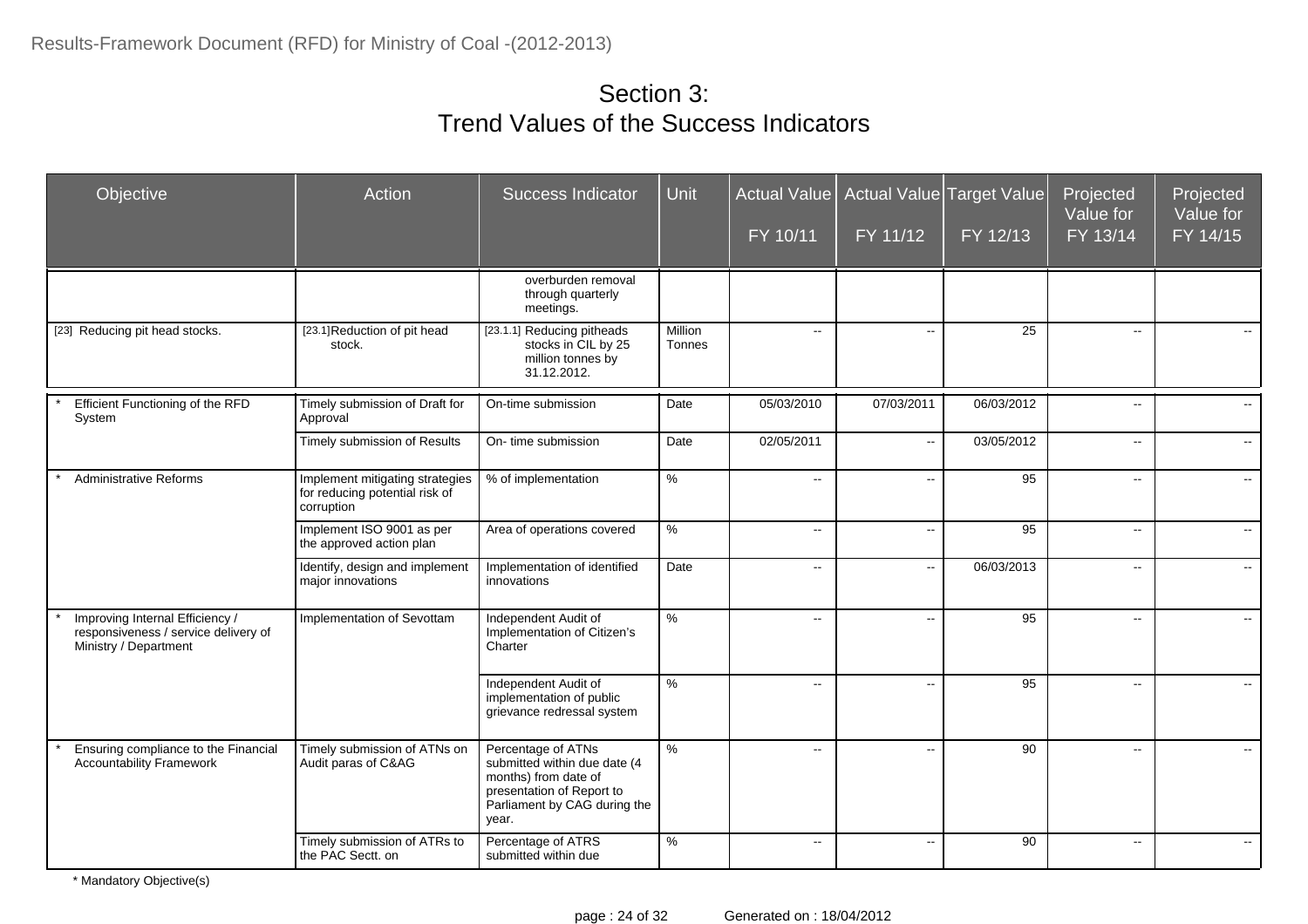| Objective | Action                                                                                                           | <b>Success Indicator</b>                                                                           | <b>Unit</b> | FY 10/11      | Actual Value   Actual Value   Target Value  <br>FY 11/12 | FY 12/13 | Projected<br>Value for<br>FY 13/14 | Projected<br>Value for<br>FY 14/15 |
|-----------|------------------------------------------------------------------------------------------------------------------|----------------------------------------------------------------------------------------------------|-------------|---------------|----------------------------------------------------------|----------|------------------------------------|------------------------------------|
|           | PAC Reports.                                                                                                     | date (6 months) from date of<br>presentation of Report to<br>Parliament by PAC during the<br>year. |             |               |                                                          |          |                                    |                                    |
|           | Early disposal of pending<br>ATNs on Audit Paras of C&AG<br>Reports presented to<br>Parliament before 31.3.2012. | Percentage of outstanding<br>ATNs disposed off during the<br>year.                                 | $\%$        | $\sim$ $\sim$ | $\sim$ $\sim$                                            | 90       | $\sim$                             | $\sim$ $\sim$                      |
|           | Early disposal of pending<br>ATRs on PAC Reports<br>presented to Parliament before<br>31.3.2012                  | Percentage of outstanding<br>ATRS disposed off during the<br>year.                                 | $\%$        | $\sim$ $\sim$ | $\sim$ $\sim$                                            | 90       | $\sim$                             | $\sim$ $\sim$                      |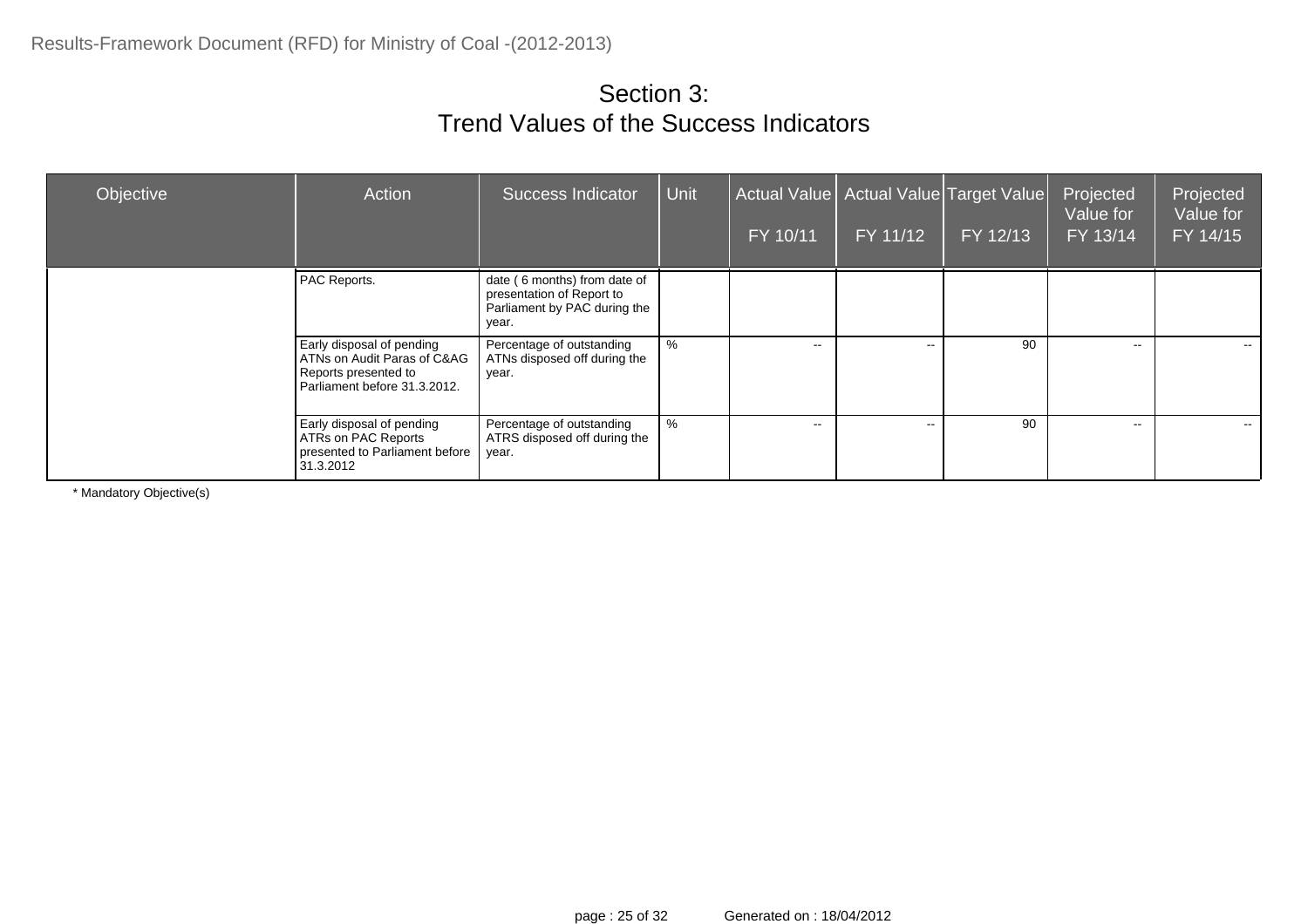#### Section 4: Description and Definition of Success Indicators and Proposed Measurement Methodology

1.Regulated power plants : Central Electricity Authority (CSA) monitors coal supplies and stock position in respect of 82 power utilities of the country aggregating about 77000 MW power generation.

2.ACQ : Annual Contracted Quantity is the agreed quantity of coal to be supplied byCoal India Ltd. (CIL)/Singarani Collieries Co. Ltd. (SCCL) in terms of Fuel Supply Agreement.

3.SLC (LT) : Standing Linkage Committee (long term) is an Inter Ministerial Committee which considers applications for long term assurance (LoA) for supply of coal to the prospective consumersof Power, Cement, and sponge iron sectors.

4.Sub group: It is an Inter-Ministerial Body constituted by the Infrastructure Constraints Committee of the Cabinet Secretariat to monitor coal stocks in regulated power utilities and take remedial measures for augmenting coal stocks and suggesting measures to remove infrastructure constraints affecting coal supplies.

5. Fuel Supply Agreement (FSA) :Fuel Supply Agreement is a contract to supply coal over a stipulated period and is entered between coal company and consumer of coal.

6.Annual Action Plan Target : Annual targets approved by Planning Commission for the financial year.

7.Independent Coal Regulator: The draft Cabinet Note alongwith the Draft Bill is being finalized in the Ministry in consultation with Ministry of Law & Justice. Thereafter the Bill will be introduced in the Parliament.

8. Royalty Rates on Coal and Lignite: Royalty is an amount payable by a lessee to the lessor for removing or consuming a mineral. Section 9 (1) of the Mines and Minerals (Development Regulation) Act requires the holder of a mining lease or his agent, manager, employee, contractor or sub-lessee to pay royalty in respect of any mineral removed or consumed from the leased area at the rate specified in the Second Schedule of the Act. Section 9(3) of the MMDR Act, which empowers the Central Government to enhance or reduce the royalty rates in respect of any mineral by notification in the Official Gazette with effect from such date as may be specified in the notification. This revision is done by amending the particular entry of the royalty rate for the respective mineral in the Second Schedule of the Act. The proviso to Section 9(3) of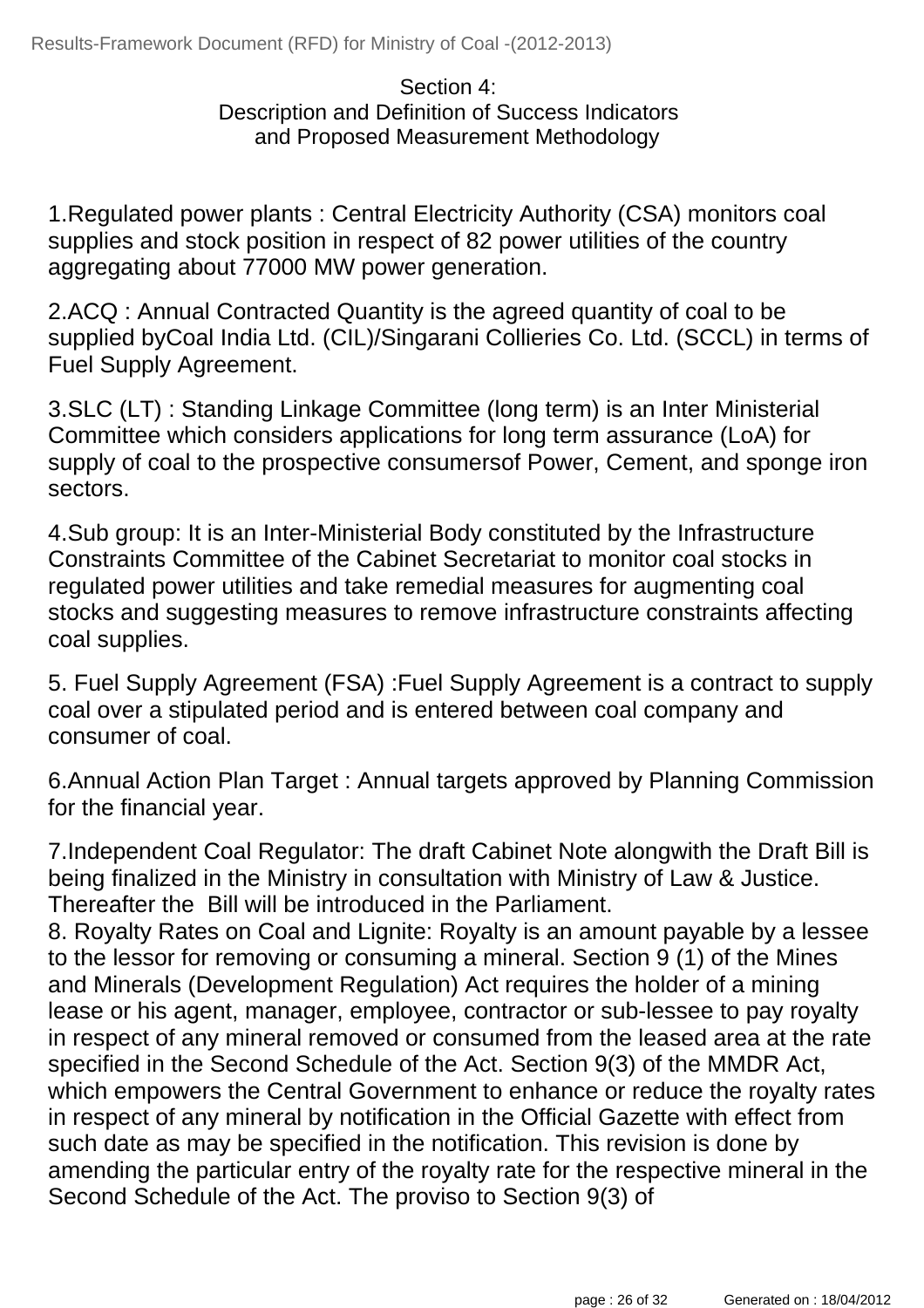Section 4: Description and Definition of Success Indicators and Proposed Measurement Methodology

the Act prevents the Central Government from enhancing the rate of royalty in respect of any mineral more than once during any period of three years. For fixing the rate of royalty on coal/lignite, the Department of Coal constitutes a Study Group headed by the Additional Secretary.The Study Group interacts and takes views of all the stakeholders, viz., the producing states, the consuming states and the consumer sector like power, iron and steel, cement etc.After taking into account views of all the stakeholders and other relevant factors, the Study Group makes its recommendations to the Department.The Department after considering the recommendations moves a proposal for approval of competent authority.The consequent decision is then notified and the new rates of royalty come into effect from the date of such notification.The coal royalty rates fixed in 1971 ranged from Rs.1.50 per tonne for low quality coal to Rs.2 per tonne for high quality coal.The royalty rates on coal were subsequently revised five times i.e. in 1975, 1981, 1991, 1994 and 2002, which ranged from Rs.2.50 Rs.7.00 in 1981 to Rs.65 - Rs. 250 in 2002.However, the above rates were not applicable in West Bengal, where rates of 1981 are still continuing on the ground that the Government of West Bengal is continuing to levy cesses on coal, which had been withdrawn by other State Governments. The Govt. of West Bengal is collecting cess @25%, whereas the royalty as per the revised rates for various grades of coal/lignite is in the range of 11.08% to 18.84%, which is much less than the cess collected by Govt. of West Bengal.A New Study Group for Revision of Royalty rates on coal and lignite, has been constituted on 4.2.2010 under the Chairmanship of AS(Coal).The Committee has decided in its meeting held on 15.3.2010 to collect the views/comments of the concerned Department/Organization. On receipt of the same Cabinate Note is being prepared for obtaining the approval of cabinet for revision of royalty rates.

9. Proved reserves: Reserves estimated on the basis of data available from outcrops, trenches, mine workings and boreholes undertaken for detailed exploration and the extension of the same for a reasonable distance upto 200 meter from a borehole are put under proved category. Proved reserves are identified only on the basis of detailed drilling.

10. Indicated Reserves: Reserves assessed by regional exploration over influence area from 200meter to 1000 meter from the control point are put under indicated category.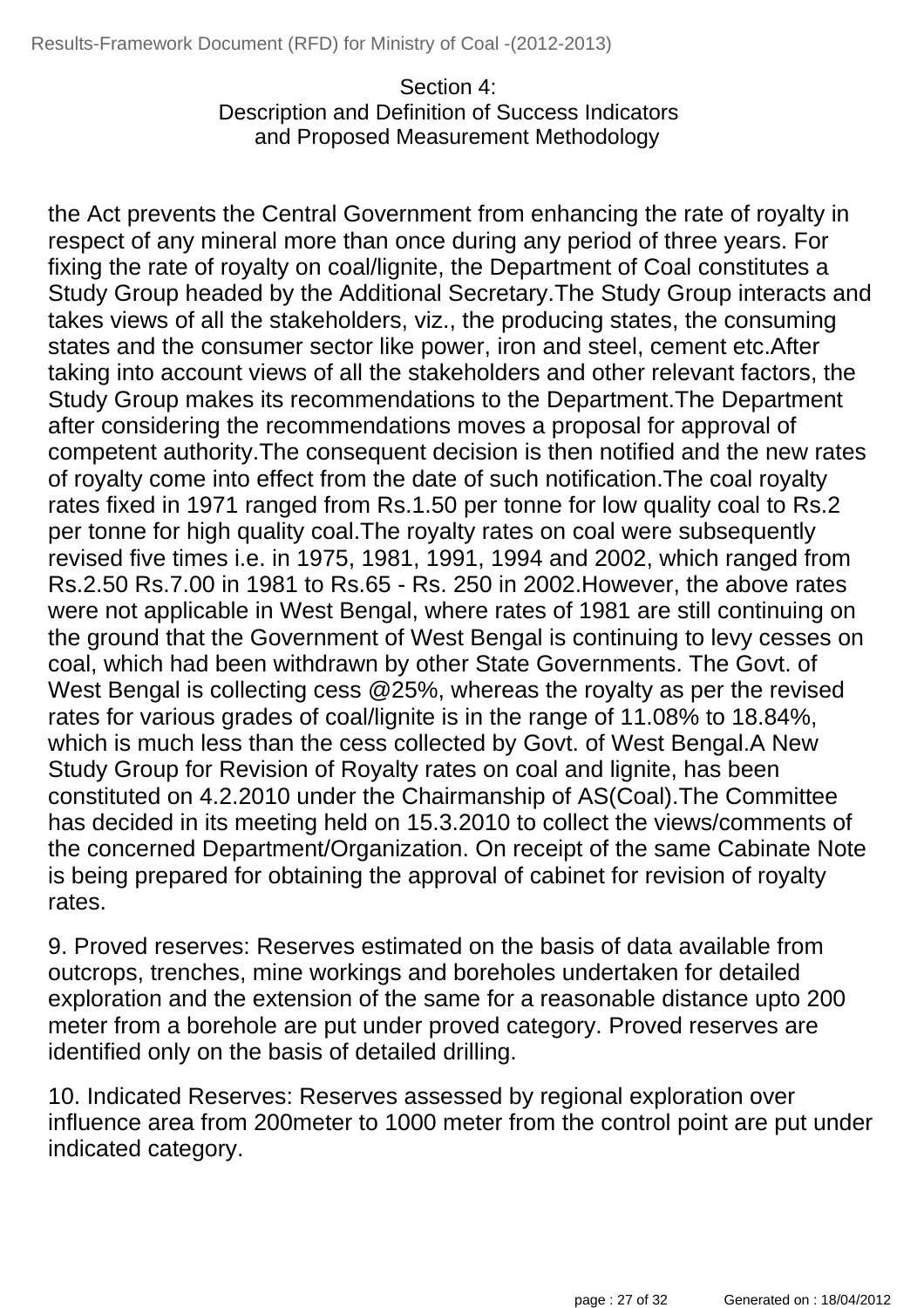#### Section 4: Description and Definition of Success Indicators and Proposed Measurement Methodology

11. Inferred Reserves: Reserves assessed by regional exploration over influence area from 1000 meter to 2000 meter from the control point are put under inferred category.

12. Clean Coal Technology: Clean Coal technology (CCT) is an umbrella term used to describe technologies that aim to reduce the environmental impact of coal use. CCTs comprise both pre combustion and post combustion technologies and Ministry of Coal is concerned with pre combustion technologies suchas coal washing, coal bed methane/coal mine methane and underground coal gasification.

13.Continuous Miner: A machine with large rotating steel drum equipped with tungsten carbine teeth to scrap the coal from the coal seam in underground mines. This is a mass production machine and the coal cut by the machine is transported from the face using conveyers and shuttle cars.

14. Simulator for dumper operators: This is a virtual arrangement using artificial intelligence software hardware to train the operators of heavy earth moving dumpers used in opencast mines.

15. Chromotograph: These are the equipment for analysing the gases in the underground mines on continuous basis as the progress and the results can be monitored in the control room at the surface of the mine.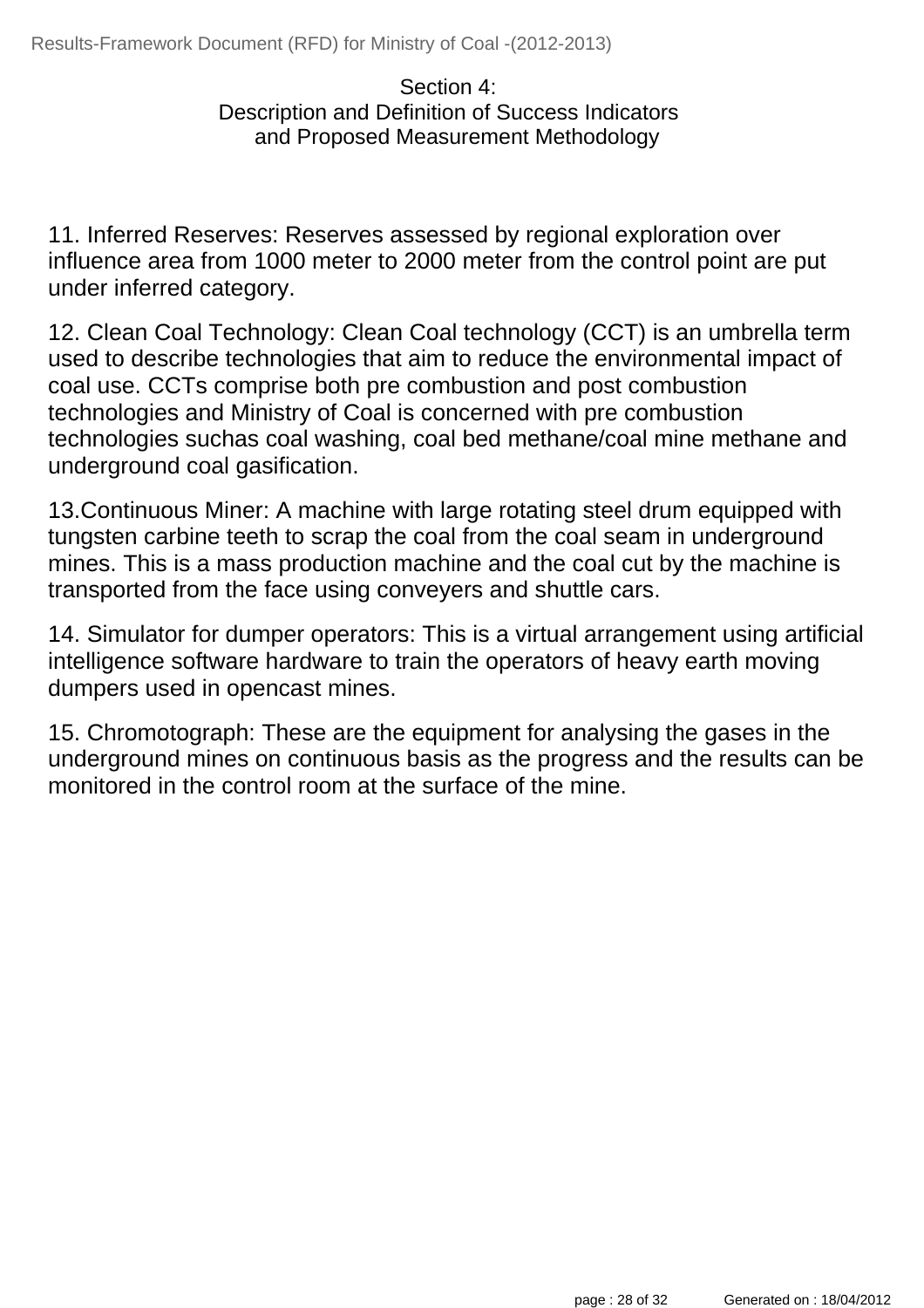#### Section 5: Specific Performance Requirements from other Departments

#### Ministry of Power

(i) Import by Power Utilities should be as per the plan in terms of quantity and schedule.

(ii) Unloading constraints at some thermal power stations which continue to persist need to be removed by concerned power utilities and monitored by Ministry of Power.

(iii) Ministry of Power should improve the efficiency of existing power utilities which are regulated by Central Electricity Authority to reduce the specific coal consumption.

#### Ministry of Law and Justice (For Bill on Regulator)

The draft Cabinet Note alongwith the Draft Bill is being finalized in the Ministry in consultation with Ministry of Law & Justice. Thereafter the Bill will be introduced in the Parliament.

#### Revision of royalty on coal and lignite

Draft Cabinet Note is being finalised for consideration of the Cabinet for revision of royalty rates.

#### Ministry of Environment and Forests

(i) Increase in the number of exploratory boreholes in forest land from 15 boreholes per 10 Sq. km. to 20 boreholes per Sq. km. to undertake proper resource assessment to prepare feasibility/bankable reports. (ii) Expediting Forestry and Environmental clearances by Ministry of Environmental and Forests and coal producing states within the specified time limits of 210 days for Environmental clearances and 150 days for Forestry clearances. While the time period for Forestry clearance is 150 days normally the forestry proposals getting delayed by 3 to 6 years.

(iii) Drawing up of standard Terms of Reference (ToR) for opencast and underground mines to reduce time for Environment Management Plan (EMP) preparation.

(iv) Temporary Work Permission (TWP) may be granted for increase in production capacity till the revised EMP for higher capacity is submitted for ongoing projects/mines. Time required for data generation and other studies for EMP preparation takes almost one year. The TWP will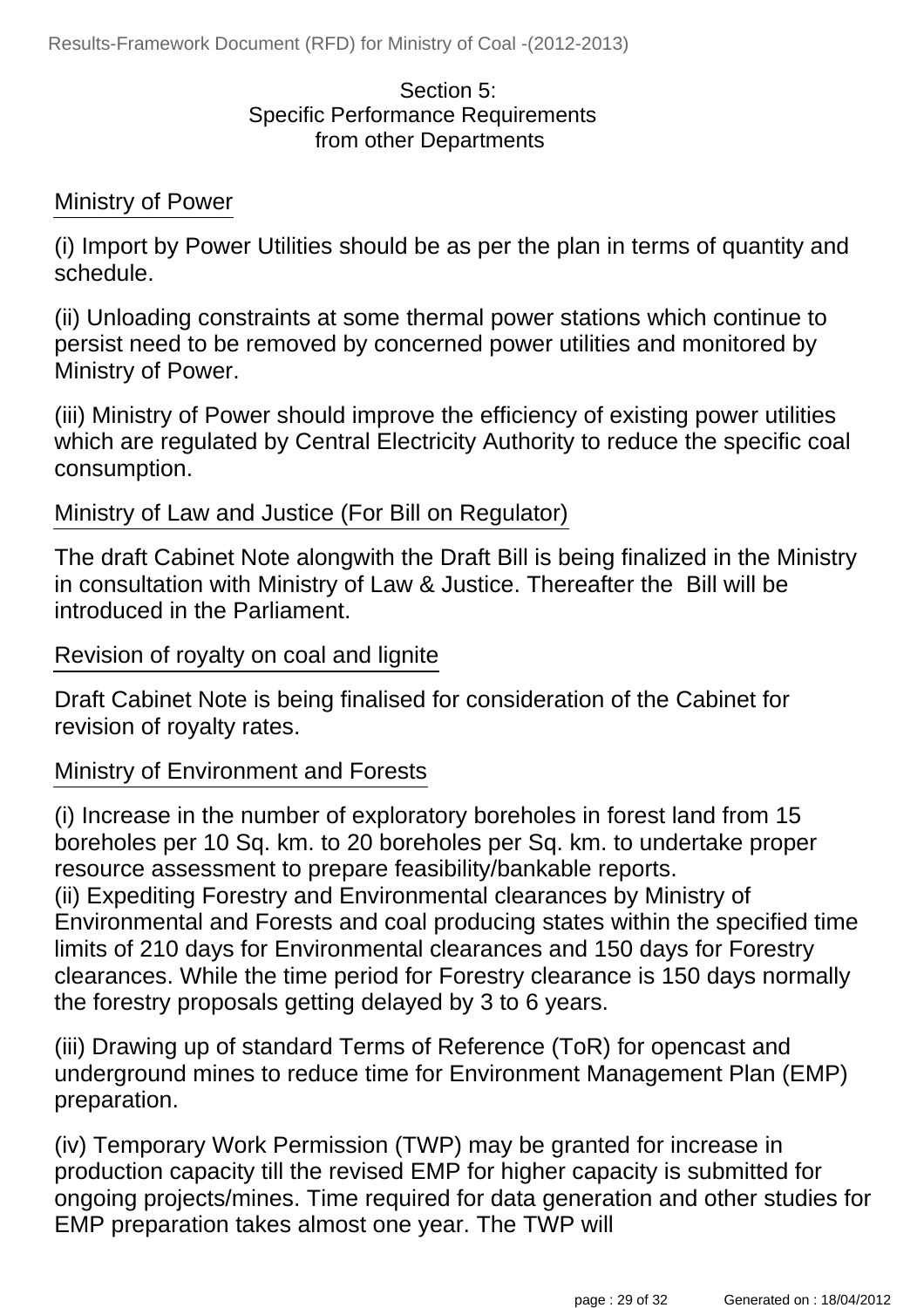#### Section 5: Specific Performance Requirements from other Departments

immediately facilitate increase in production from some opencast coal mines in the country to meet the ever increasing coal demand.

#### Ministry of Railways

(i) To provide rakes for movement of coal as per the target projected by coal companies, keeping in view the movement logistics.

(ii) To expedite implementation of following projects pending with Railways:

(a) Todi-Shivpur Railway line in Jharkhand is expected to transport 160 million tonne coal production. The project cost was Rs.621 crores and the project started in 2000, as yet only Rs.25 crores could be spent. Implementation of the railway line needs to be expedited.

(b) Mand-Raigad Coalfield- Extension of railway siding to Barud-Bijuri Block in Chhattisgarh. Around additional 80 million tonnes of coal to be evacuated from this area. Extension of railway sidings is required for Barud-Bijuri block, Lakhanpur coalfields and Amadan coal block. Total extension is about 130 kms. in three different sections.

(c) Construction of 53. kms. of railway track from Gopalpur to Manoharpur in Ib Coalfield in Orissa. Potential growth in the area is 200 million tonne.

(d) 74 Km. railway track in Talcher coalfield with additional coal production potential of more than 300 million tonnes.

#### State Governments

(i) Land acquisition is one of the major problem for expansion of the coal projects or starting of new coal projects and development of coal blocks. The problems arises for land acquisition are basically RR issues which have the following associated difficulties such as delay in authentication of claims of the tenants, non-availability of valid title document, disputes amongst the land losers and related court cases, resistance in shifting to rehabilitation site even after receiving full amount of compensation of land and houses, demand for higher amount of land compensation than that prescribed in the relevant Act of land acquisition, etc.

(ii) Law and order situation in many States specially Jharkhand, Orissa and West Bengal have adversely affected coal mining operations and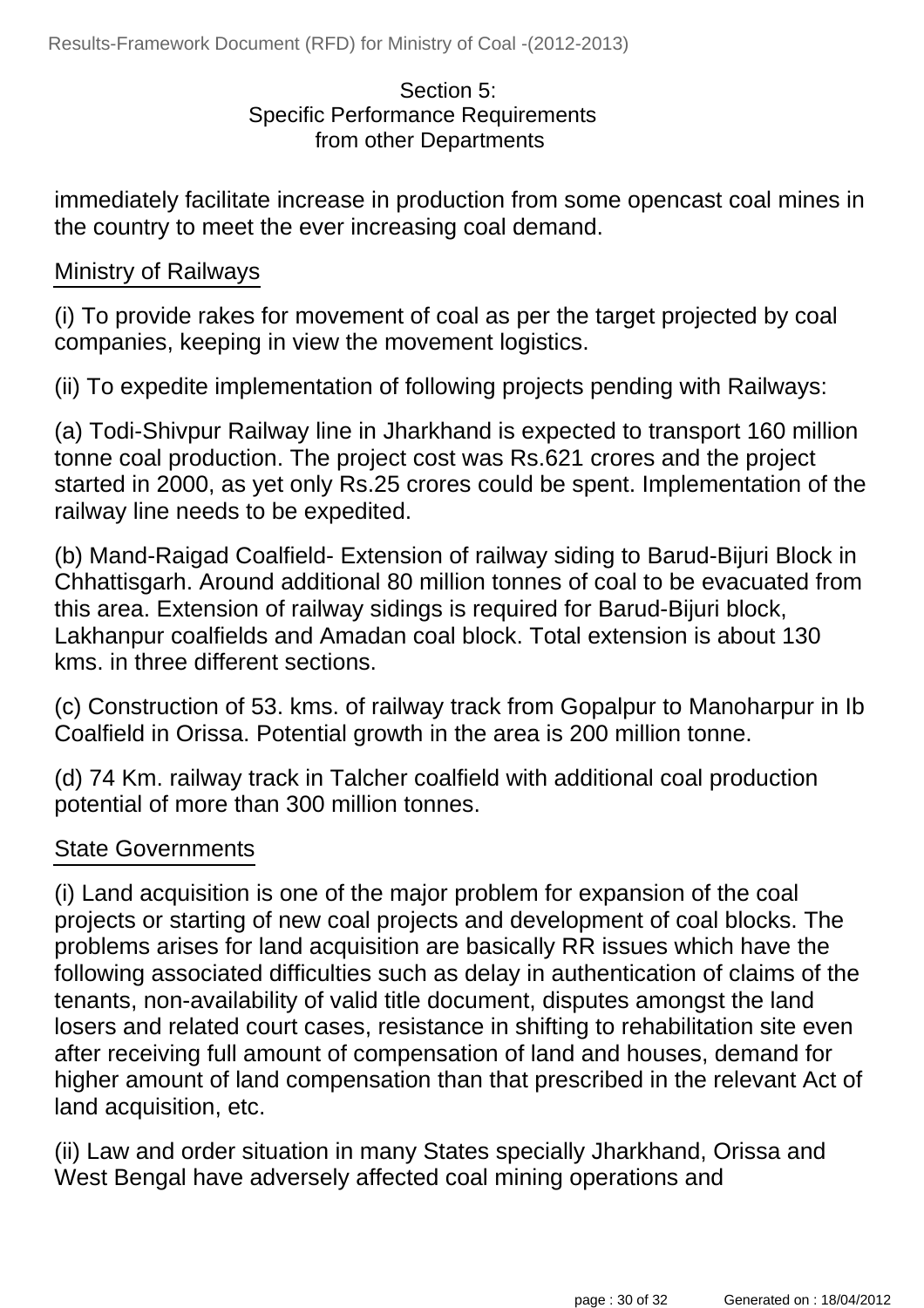#### Section 5: Specific Performance Requirements from other Departments

also led to increase in illegal mining operations. More active involvement of State Government authorities can only prevent andreduce these problems to facilitate continuance of mining operations smoothly.

(iii) Considerable delay is taking place to accord approval for prospecting lease, mining lease, land acquisition, etc. These procedures are under the control of the States. Greater awareness and appreciation from the State Government machineries are required for hastening the approval processes for development of new mines and expansion of the existing mines.